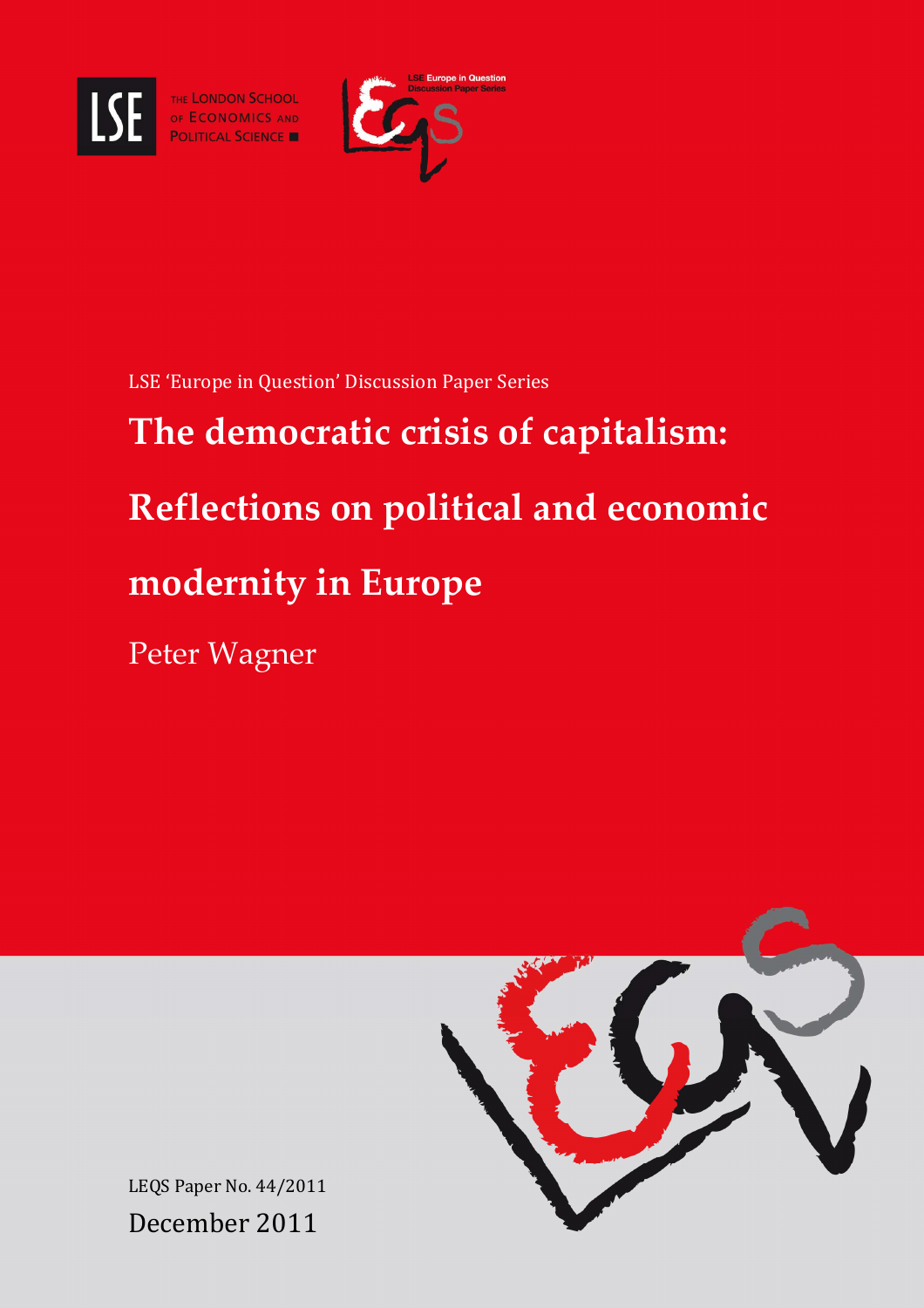

## Editorial Board

Dr. Joan Costa-i-Font Dr. Vassilis Monastiriotis Dr. Jonathan White Ms. Katjana Gattermann

All views expressed in this paper are those of the author and do not necessarily represent the views of the editors or the LSE.

**©** Peter Wagner

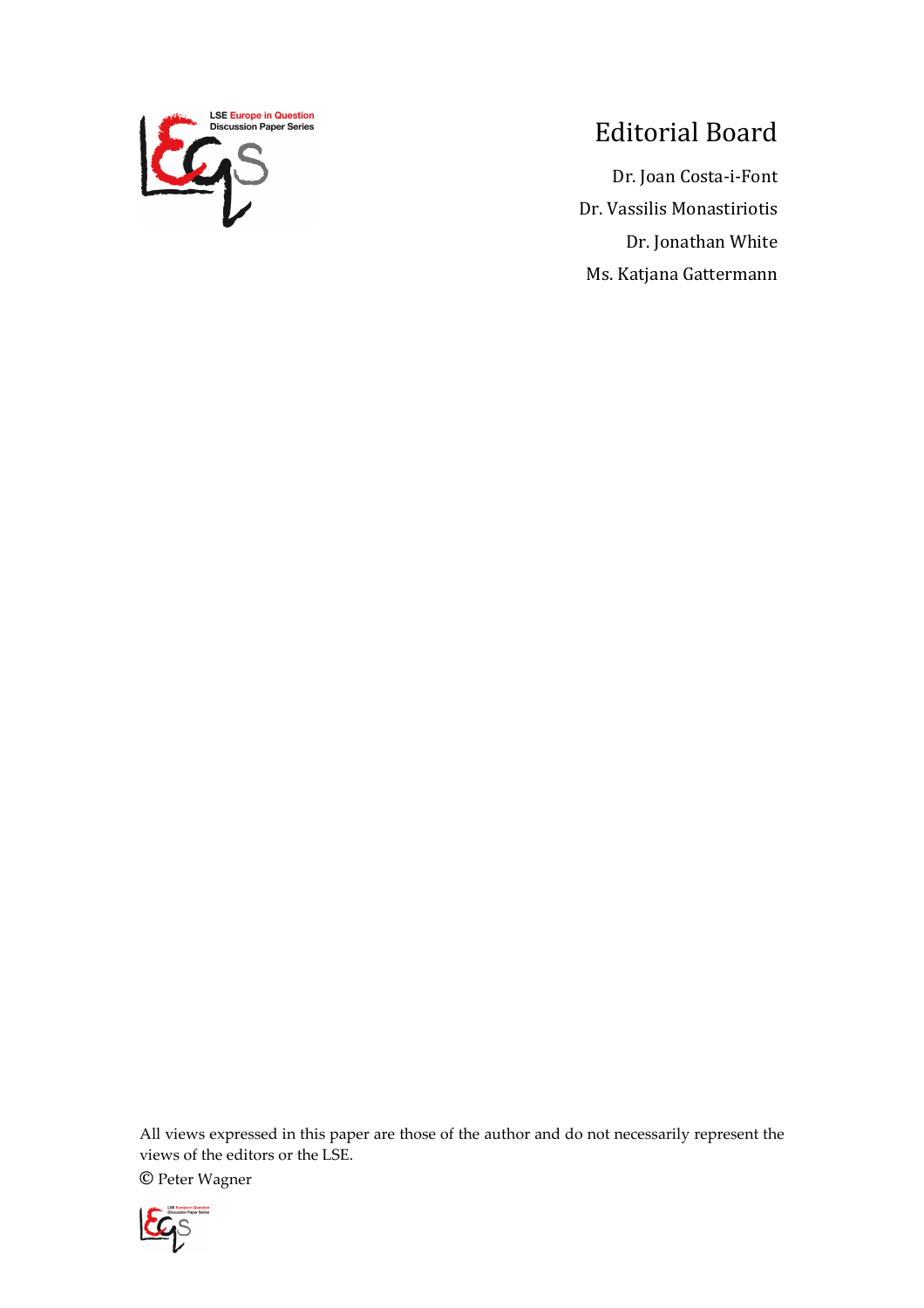# **The democratic crisis of capitalism: Reflections on political and economic modernity in Europe**

## Peter Wagner\*

### **Abstract**

Are 'modern societies' necessarily democratic societies and capitalist (or: market) societies? This is what most of the social sciences of the post-Second World War period have assumed, while only some strands of critical, often Marx-inspired approaches contested this connection. This essay briefly reconsiders the link between democracy and capitalism both in theoretical and historical terms to then advance a hypothesis about the current constellation of political and economic modernity which seems to be marked by a paradox. On the one hand, both democracy, apparently spreading through 'waves of democratization', and capitalism, as the outcome of economic globalization, seem to be without alternative. On the other hand, current capitalism is highly crisis-ridden and democracy, at least in Europe, witnesses strong signs of disaffection.

In this light, the essay proposes to see the current constellation as the outcome of a democratic crisis of capitalism during the 1970s. The reasoning proceeds in five steps. First, we will reconsider theories that have assumed that there is a strong conceptual connection between democracy and capitalism. Secondly, we will briefly review the history of the relation between modern capitalism and modern democracy from their beginnings until the 1970s to refine the ideas about such conceptual link. These two steps, thirdly, will allow for an interim conclusion to understand the double crisis of the 1970s, of both capitalism and democracy, an understanding that opens the path to two observations – the fourth and fifth steps – on the current condition of global capitalism and the alleged global movement of democratisation. First, the developments of the past four decades can be seen as a transformation of capitalism in reaction to democratic demands. Extrapolating from this insight, second, one may ask whether there is not a basic tension between economic and political modernity, given the evident difficulty of keeping political citizenship connected to socio-economic citizenship.

\* ICREA (Catalan Institute for Research and Advanced Studies) Research Professor, University of Barcelona, Faculty of Economics and Business, Edifici principal, Torre 2, 4 planta, Av. Diagonal 690, E-08034 Barcelona, Spain Email: peter.wagner@ub.edu

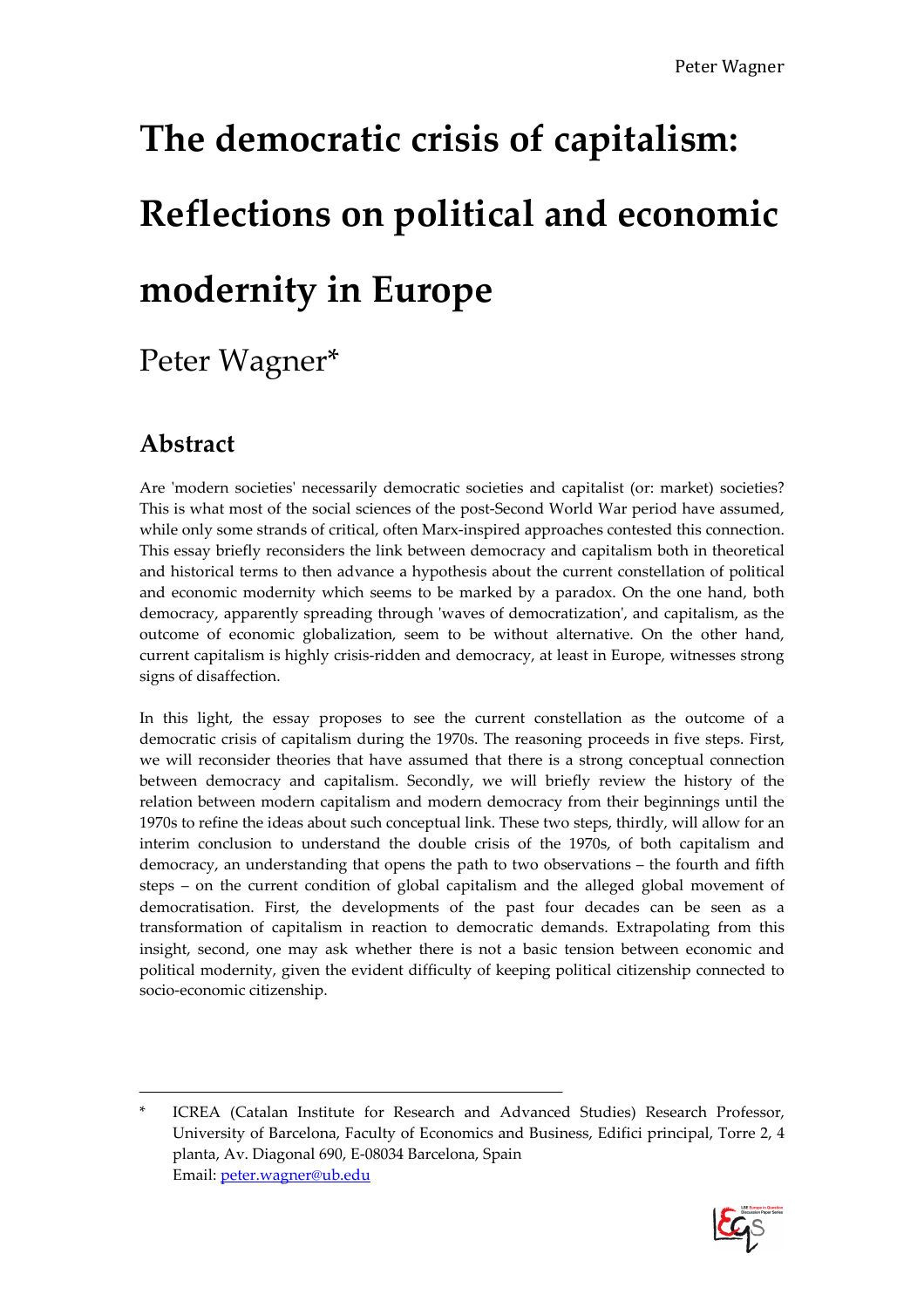# **The democratic crisis of capitalism: Reflections on political and economic modernity in Europe**

| Why should there be a link between capitalism and democracy?                          | $\overline{4}$ |
|---------------------------------------------------------------------------------------|----------------|
| Conceptual reflections: from determinism to structured contingency 6                  |                |
| Historical reflections: forms of democracy and capitalism up to 1970 9                |                |
| Interim conclusion: the democratic crisis of capitalism                               | 13             |
| Liberal society and citizen disaffection: capitalism and democracy<br>after the 1970s | 19             |
| A constitutive tension between economic and political modernity                       | 25             |

#### **Acknowledgements**

The main ideas in the following text have first been presented in a key note lecture at the conference on democracy and capitalism organized by the International Social Theory Consortium at the University of Sussex in June 2010. Their further elaboration has benefitted from support by the European Research Council for the project 'Trajectories of modernity' (TRAMOD) under the European Union's Seventh Framework Programme as Advanced Grant no. 249438, and I would like to thank the members of the project for intense discussions. The reasoning will be taken up again in the broader context of the analysis of contemporary modernity in the forthcoming book Modernity: understanding the present (Cambridge: Polity, 2012).

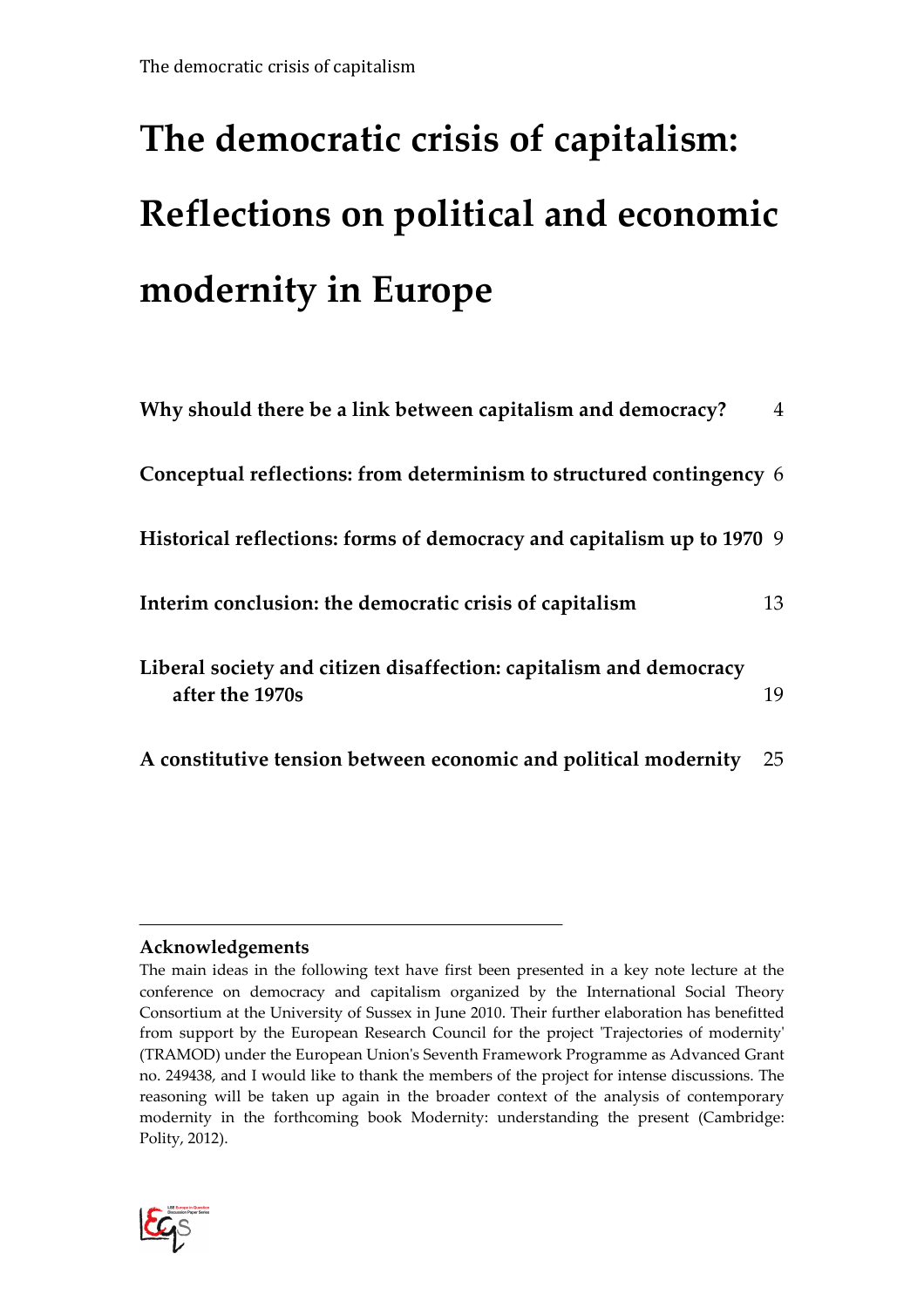# **The democratic crisis of capitalism: Reflections on political and economic modernity in Europe**

Modernity has often been equated with the institutional form of democratic market societies, most coherently in the sociological modernisation theory of the 1950s and 1960s and most widely by the widespread belief that political liberties are intrinsically linked with economic liberties. During the 1970s and 1980s, the assumptions about linear evolution and likely convergence of modern societies that underlie this view were widely and effectively criticized. However, the social transformations in the past two decades have led many observers back to the idea of an inescapable predominance of market organisation in the global economy, on the one hand, and of 'democratization' of politics across the world, on the other. Neomodernisation theorists often start out from the conviction that there is no alternative to market society, or capitalism, and to democracy neither. In such view, the basic idea of linear evolution and convergence has recently acquired forceful new evidence.

A closer look does not easily or entirely refute this insight, but it does suggest that current modernity is ridden by deep tensions, with regard to both its economic and its political organization. On the one side, the spread of marketisation across numerous societies after the end of Soviet socialism as well as the emergence of a more deeply interconnected liberal-global capitalism are beyond doubt, but at the same time this capitalism is more

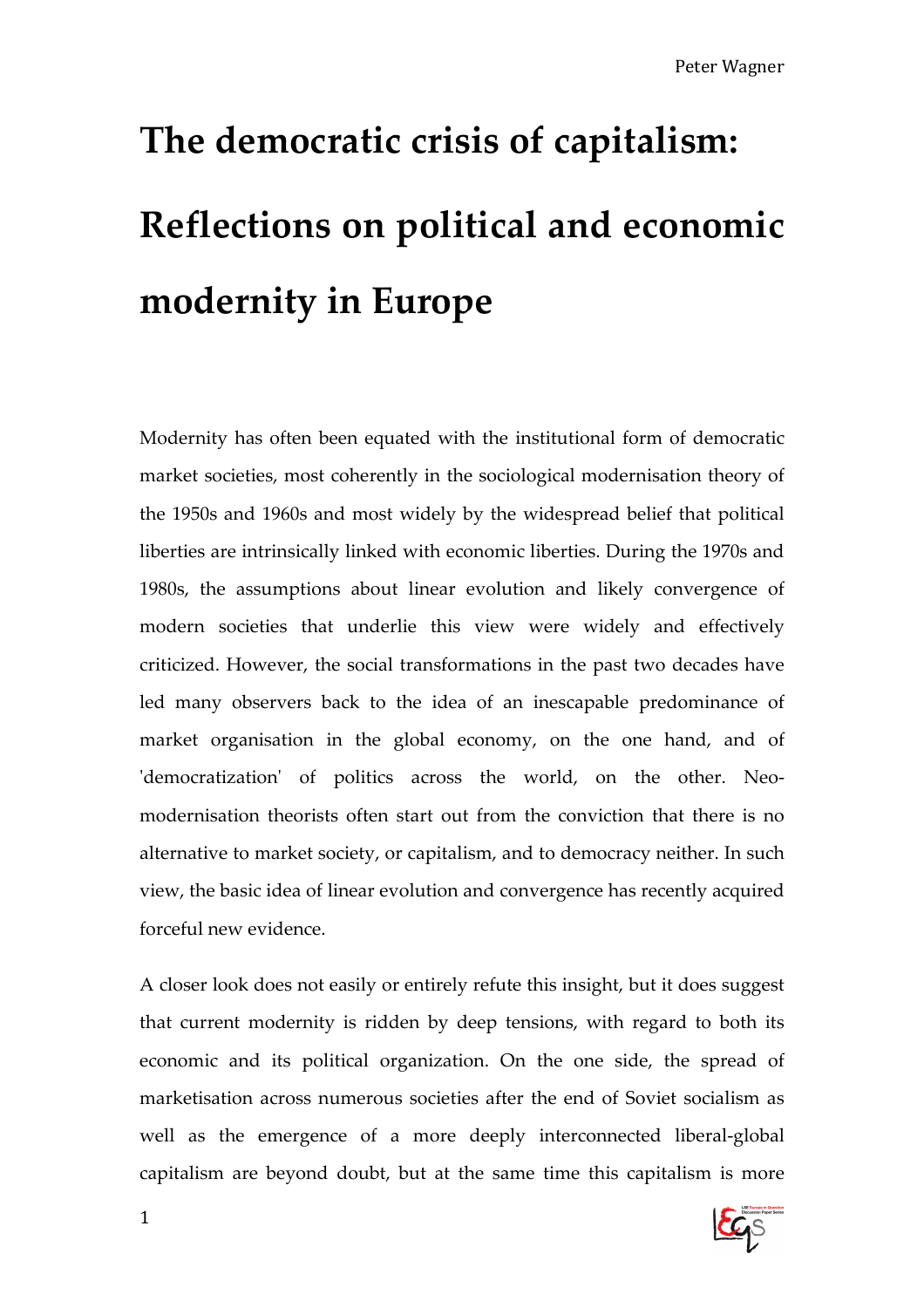crisis-ridden than its predecessors have been since the Great Depression of 1929. On the other side, the phenomenon that political scientists call 'waves of democratization' does seem to have enormous force, having now apparently reached the societies of Northern Africa and the Middle East who were considered to be unlikely candidates for democracy by many colleagues from the same discipline of political science. Alexis de Tocqueville's *Democracy in America* of the 1830s seems as topical today as Karl Marx and Friedrich Engels' *Communist Manifesto* of 1848. However, we have also witnessed disaffection with existing democracy, at least in the West, as well as a declining effective capacity for collective self-determination, as the democratic nation-state loses regulatory power when economic and cultural relations more and more frequently cross its boundaries. This declining governmental capacity is indeed sometimes seen as the main cause for citizen disaffection, a link rather strongly evident in contemporary Europe.

In this light, we need to return to, while rephrasing, some questions that have accompanied the analysis of modernity for a long time without being resolved. Towards this end, we propose the disentangling of key aspects of modernity, elsewhere called the core problématiques of modernity (Wagner 2011), to discuss anew the relation of democracy to capitalism, and the ways in which both can be considered as expressions of modernity. It seems relatively straightforward to assume that democracy is the prevalent political form of modernity, because democracy means nothing else than collective self-determination, with particular regard for the setting of the rules for the life in common. The comparative analysis of varieties of modernity, while important, can rather safely rest on this starting assumption, even though, as we will show, it needs to emphasize the range of varieties of democracy. It is somewhat less clear, though, that capitalism is necessarily the economic form of modernity. In as far as every modern self-understanding resorts to a

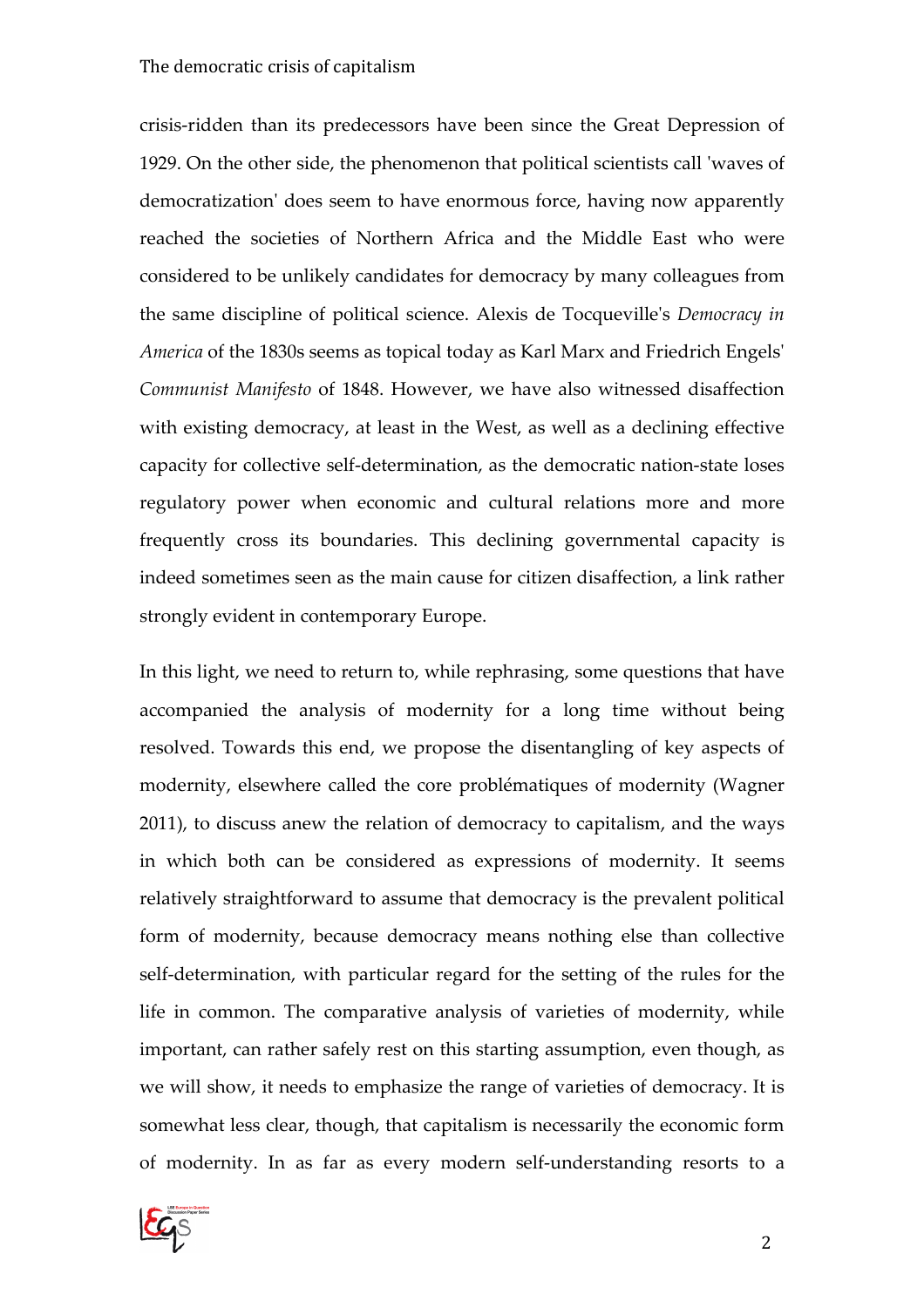concept of autonomy, some authors do hold that a market economy best expresses economic modernity because it emphasizes the individual choices of the economic agents. At least two qualifications need to be added, though. First, market economy is not synonymous to capitalism. The former may be conceived as production and exchange by small individual producers, whereas the latter cannot be thought without wage-labour, thus a fundamental distinction between those who sell labour power and those who produce and sell other commodities, as all theorists of capitalism from Marx, Weber and Polanyi to currently Hall and Soskice (2000) and Boltanski and Chiapello (1999) agree. Second, the interpretation of autonomy as the freedom of the producer in a self-regulating market economy presupposes a prior separation between autonomy in economic matters and in political ones, which leaves the latter, even though its task is the setting of rules for the life in common, with nothing to say about the relation between 'states and markets', as it is often put. Historically, though, this relation was – and it still is – a matter of considerable dispute. As a consequence of these two observations, we need to state that both wage-labour capitalism and selfregulating market economy are specific and partial interpretations of economic modernity instead of being synonymous with, or identical to, the latter. And this insight opens the way to interrogating anew the relation between capitalism and democracy as a contingent one (for more detail on the general issue see Wagner 2008, ch. 6).

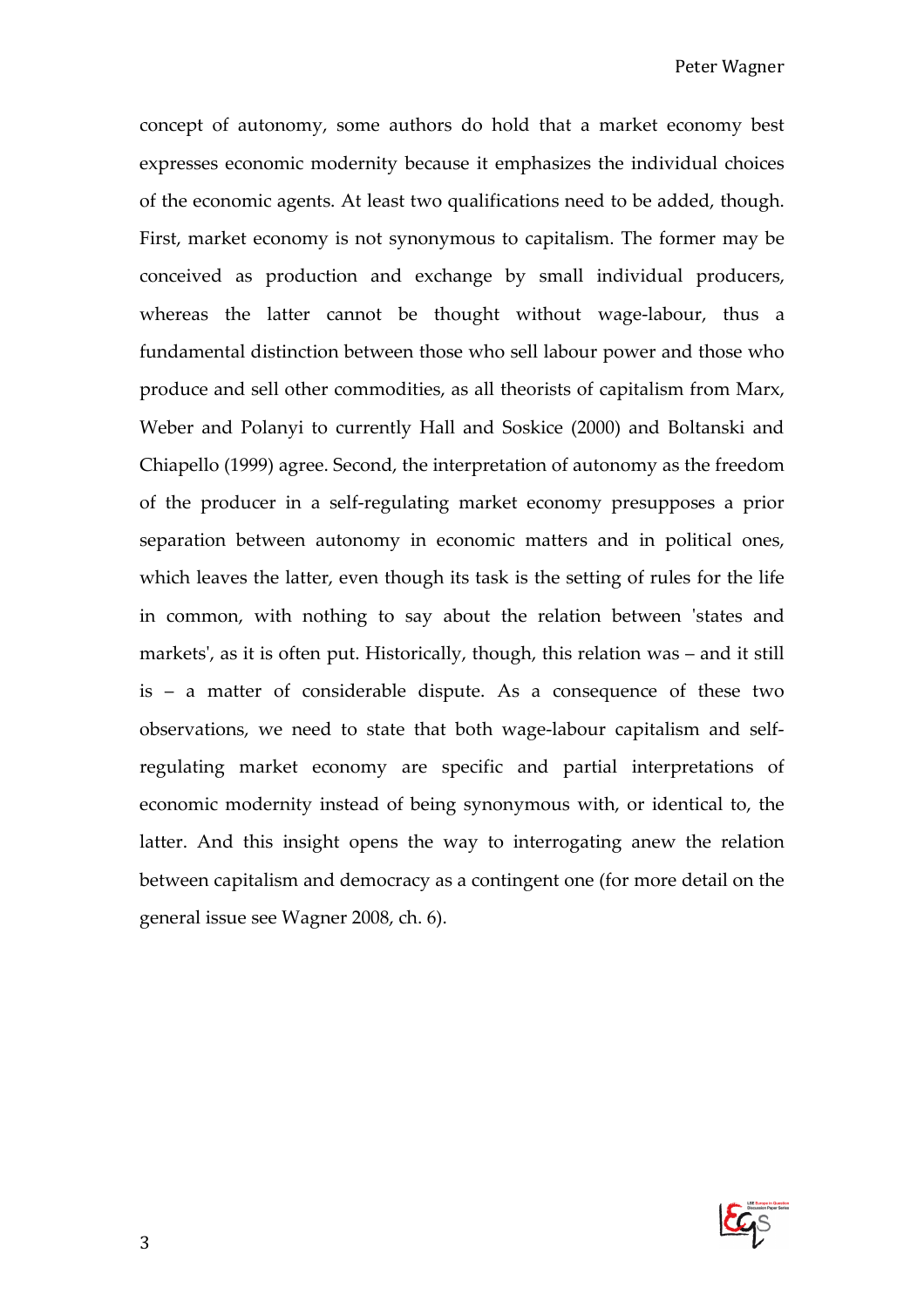## Why should there be a link between capitalism and democracy?

At first sight, there is no compelling reason to think that capitalism and democracy should necessarily co-exist. We know about numerous situations in history when capitalism flourished under non-democractic conditions and, though maybe more rarely in recent times, when democracy flourished under non-capitalist conditions. And indeed, the argument has been made that we refer here to two historically separate phenomena that, even though their emergence roughly coincided in time, have different origins, different underlying principles and, thus, different historical trajectories. Modern capitalism, in this view, emerges in England as the result of the Industrial Revolution (and of the related class struggle, in some interpretations), whereas modern democracy originated in France as a key item on the agenda of the French Revolution (Meiksins Wood 1999; see also Meiksins Wood 1996).

On some closer reflection, however, this view is rather implausible. In historical terms, there is too much of a coincidence between the two great revolutionary transformations to hold that, despite some spatial divergence, they are entirely disconnected. Both share an intellectual background in general Enlightenment thought that had widely spread, variations notwithstanding, across all of West and Central Europe and beyond, and specifically in the rethinking of politics, economy and society that was a key part of the Enlightenment programme. In particular, there was intense intellectual exchange between Britain, both Scotland and England, and France.

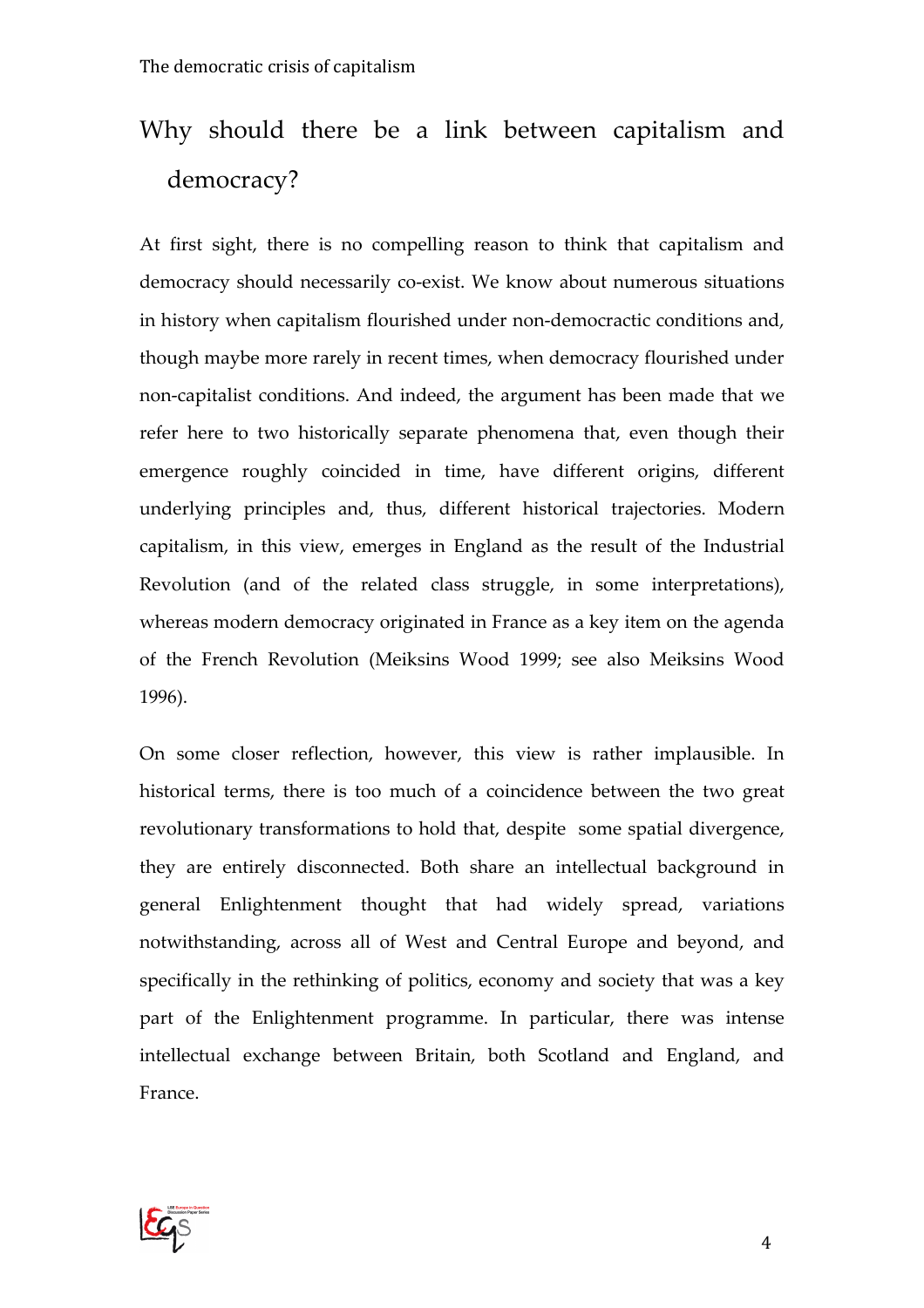If we prematurely discarded the idea of a connection between capitalism and democracy, furthermore, we would deprive ourselves of the means to understand and analyse the current global condition of modernity. We face again a co-occurrence that, even if we may have difficulties in explaining or – for that matter – accepting it, is likely to be more than a mere coincidence. On the one hand, as stated at the outset, we witness since the 1970s that which political scientists call successive waves of democratization, adding up to what appears as an unstoppable process. And this institutional change is accompanied by a similarly inescapable discourse on human rights and democracy. From the 1980s onwards, on the other hand, we also observe the global diffusion of capitalism, to which allegedly 'there is no alternative' and which in its neo-liberal version is evermore shaping social practices.

For these reasons, it is more useful to accept the assumption that there is some link between capitalism and democracy. Paraphrasing Jürgen Habermas on a different matter, one might assume that there is some 'co-originality' of capitalism and democracy, that is, these phenomena have co-emerged historically and shown somewhat parallel developments since, but leaving open for the moment the precise nature of the connection. In a first step, we will reconsider theories that indeed have assumed that there is a strong connection, and furthermore that there is a strong conceptual reason that sustains this connection. In a second step, we will briefly review the history of the relation between modern capitalism and modern democracy from their beginnings until the 1970s to refine the ideas about such conceptual link. These two steps will allow for an interim conclusion to understand the double crisis of the 1970s, of both capitalism and democracy, an understanding that opens the path for getting a grip on the current condition of global capitalism and the alleged global movement towards democratisation.

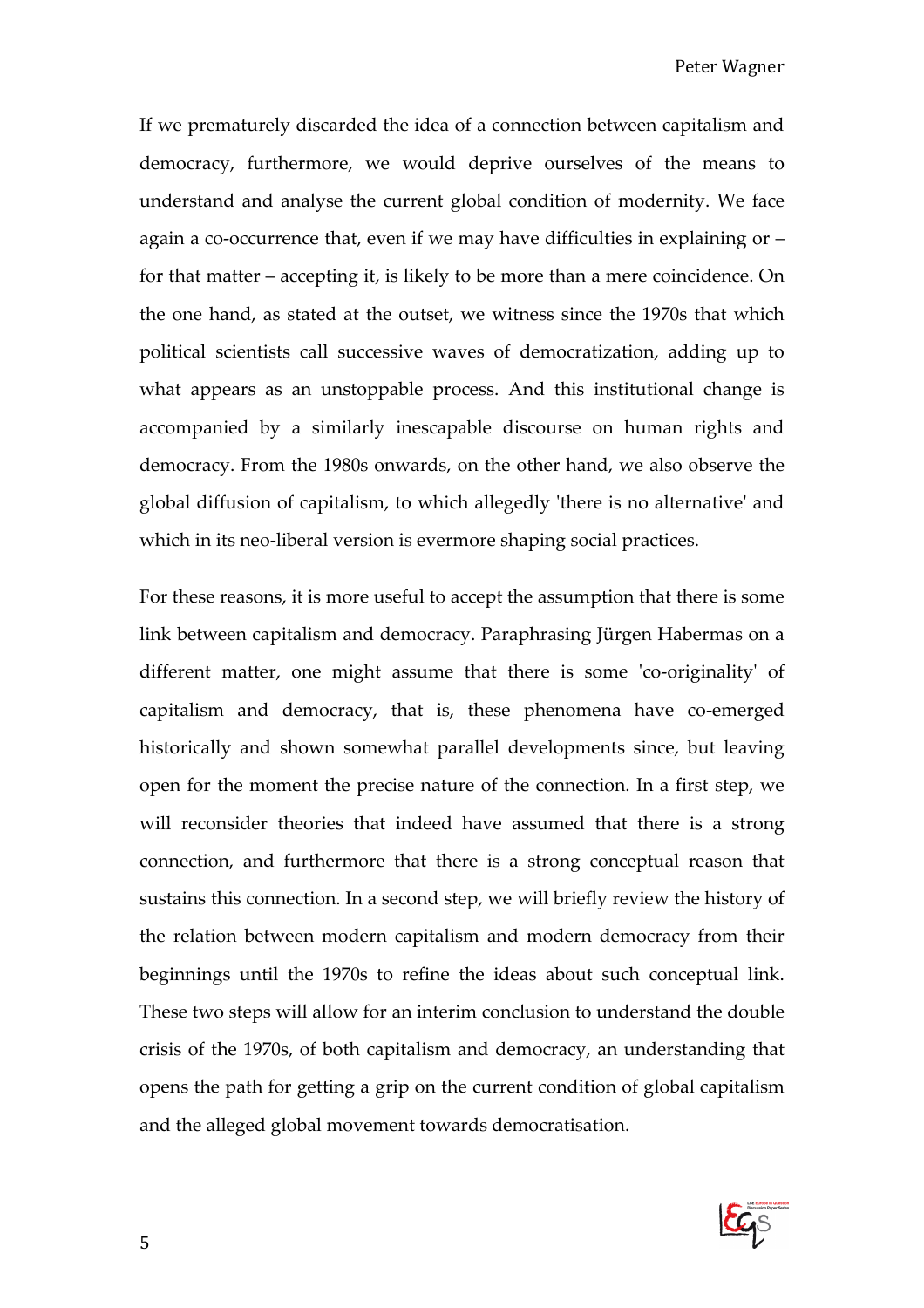## Conceptual reflections: from determinism to structured contingency

The idea that there is a strong connection between capitalism and democracy has long existed and indeed accompanied the history of both phenomena. However, it has been held in two contrasting versions, namely the conviction that there is a natural link between capitalism and democracy, on the one hand, and the conviction that these two phenomena are naturally in tension with each other, on the other hand.

The former idea, most versions of which would indeed not refer to 'capitalism' but rather to 'market society', have their origins in the assumption that political liberalism, the normative political philosophy that supports liberal democracy, and economic liberalism, the normative theory that suggests the enhancement of the 'wealth of nations' if markets reign freely, are nothing but two sides of the same coin. Despite their specific origins in political theory, on the one hand, and political economy, on the other, the notion of such harmonious connection between political and economic institutions entered forcefully also into comprehensive social theories of 'modern society'. The most explicit version of such a theory is Talcott Parsons' view of modern society as being functionally differentiated. The organisation of markets, on the one hand, and politics and public administration, on the other, according to their own logics would lead to a performative superiority, and an increased capacity to adapt to novel circumstances, of the society that adopted such differentiation. Underlying such view is an idea of freedom as the guiding normative principle of modern societies. This wholesale adoption of this principle, and its translation into institutions, makes these societies both normatively and functionally superior to all other societies in world history.

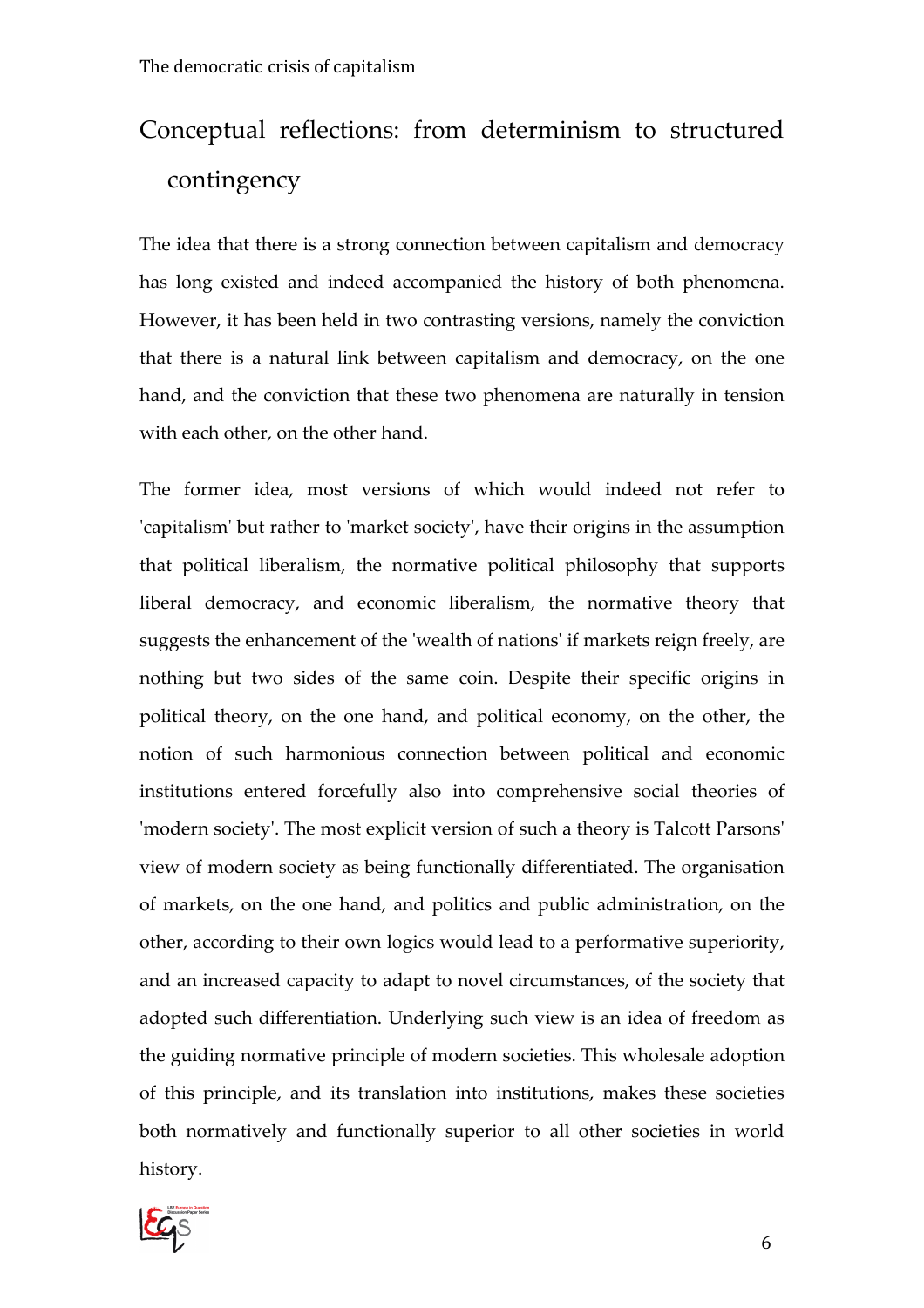More recently, doubt has grown about the adequacy of such theorizing even among its erstwhile supporters. In the early 1970s, concern had grown about the 'governability' of advanced democracies as a situation seemed to have been reached in which the unreserved commitment to democracy led to demands on the part of the citizenry of such a size that the economy could no longer satisfy the requests, leading to discontent and protest, on the one hand, and the economic problems that were then called 'stagflation', a co-existence of lagging growth with inflation, on the other (Crozier, Huntington and Watanabe 1975).

The opposite view that capitalism and democracy are naturally in tension with each other was held by critical theorists from Marx himself to the Frankfurt School of Theodor W. Adorno and Max Horkheimer to the neomarxists of the 1970s. Across all variations, those theories held that a capitalist economy formed the basic structure of Western societies, whereas democracy was nothing but a 'surface phenomenon' (Adorno 1937, on Karl Mannheim). Temporary co-existence was possible, but in moments of crisis democracy would tend to be abandoned to safeguard the interests of capital. As Horkheimer famously said, who speaks about fascism cannot remain silent about capitalism. In stark contrast to liberalism, the underlying idea here is that capitalism is exploitative and alienating. Under conditions of true democracy, thus, it was likely to be overthrown by popular will – if such will could ever express itself fully.

This thinking, too, witnessed rising doubts within its own ranks – doubts that were in this case enhanced by the experience of longer time-spans during which capitalism did indeed co-exist with democracy. Starting with Antonio Gramsci's interwar reflections on the impregnation of state institutions with the logic of capitalism and thus the need for a long-stretched 'war of position' against capitalism, instead of a short 'war of movement' with quick victory,

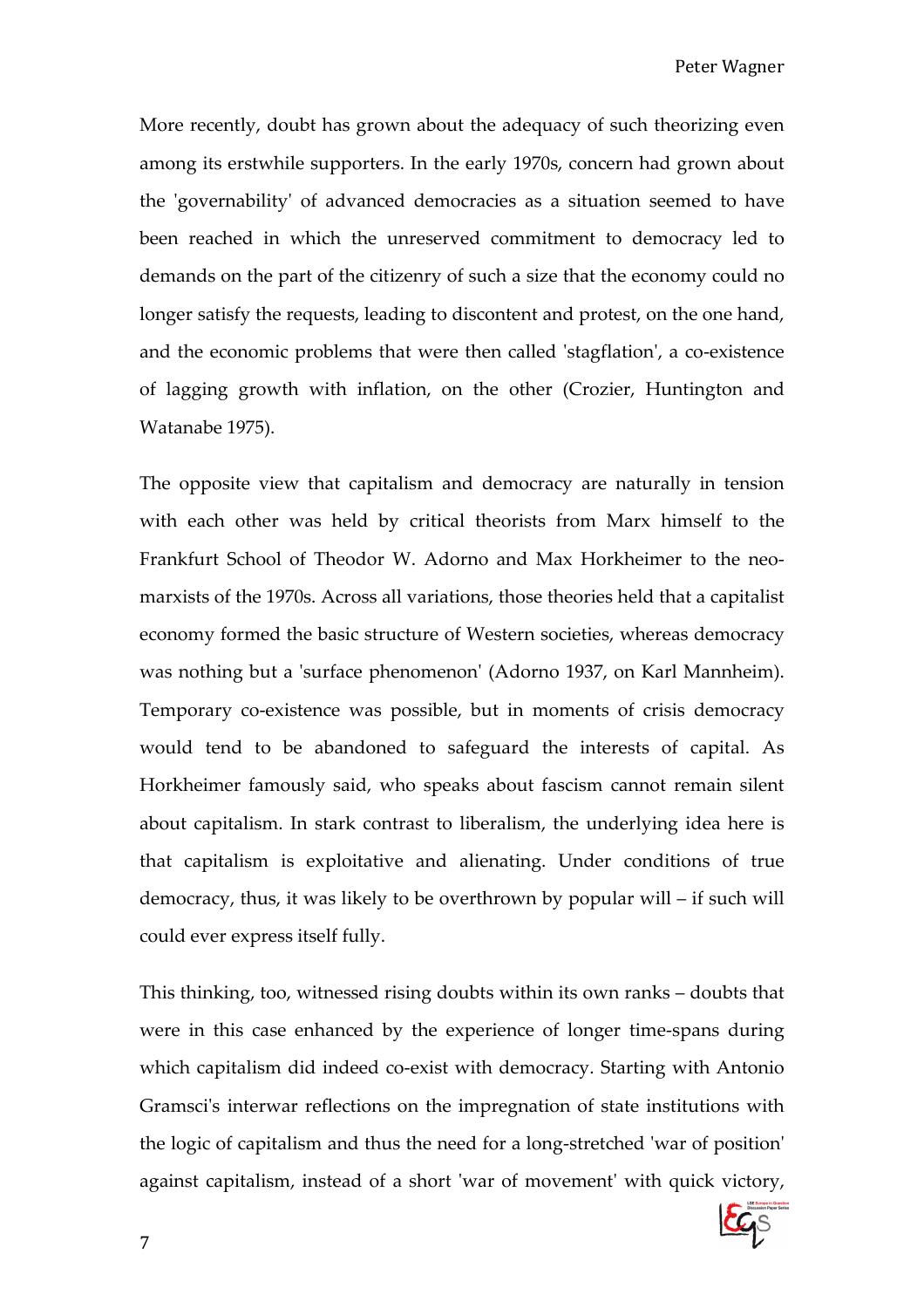much of the work in this strand of theorizing was concerned with explaining the persistence of capitalism under conditions of democracy, culminating in the connection between 'welfare state and mass loyalty' (Narr and Offe 1975), that is, the observation that parts of the surplus value were distributed in the form of welfare securities in return for electoral loyalty to capitalist principles. True to its original mission, though, such thinking also needed to explore the limits of such a formula, which was found in the observation – in parallel to the idea of 'governability crisis' – that such distributive politics may have exhausted itself and that in its absence 'legitimacy problems of late capitalism' (Habermas 1973) would arise.

Both theories tend to derive necessary institutional consequences from underlying principles in far too determinist a manner. Those principles are rather open to interpretation and compatible with a variety of institutional forms. This can easily be seen by considering the historical fact that – we return to our starting observation – capitalism has co-existed for too long periods with non-democratic political conditions for the liberal theories to be easily accepted, and there has by now been too great persistence of capitalism under democratic conditions, even in times of crisis of the welfare state, for the critical theories to remain persuasive. Thus, a more nuanced analysis is required, and we will propose in the following a brief sketch of a historical sociology of democracy and capitalism in Europe as a step towards that end.<sup>1</sup> The question will be approached from two ends, starting with capitalism's relation to forms of democracy and moving on, in a second step, to democracy's relation to forms of capitalism.

 $\overline{a}$ <sup>1</sup> European history will be in the centre of the following observations, but this kind of analysis is extendable to a global history of democracy and capitalism, and some remarks on Latin America and South Africa will be made. A historical analysis of social transformations is required to capture the dynamics between socio-economic constellation and political form, which comparative case analysis is unlikely to grasp (see for probably the most elaborate such analysis Rueschemeyer et al. 1992)

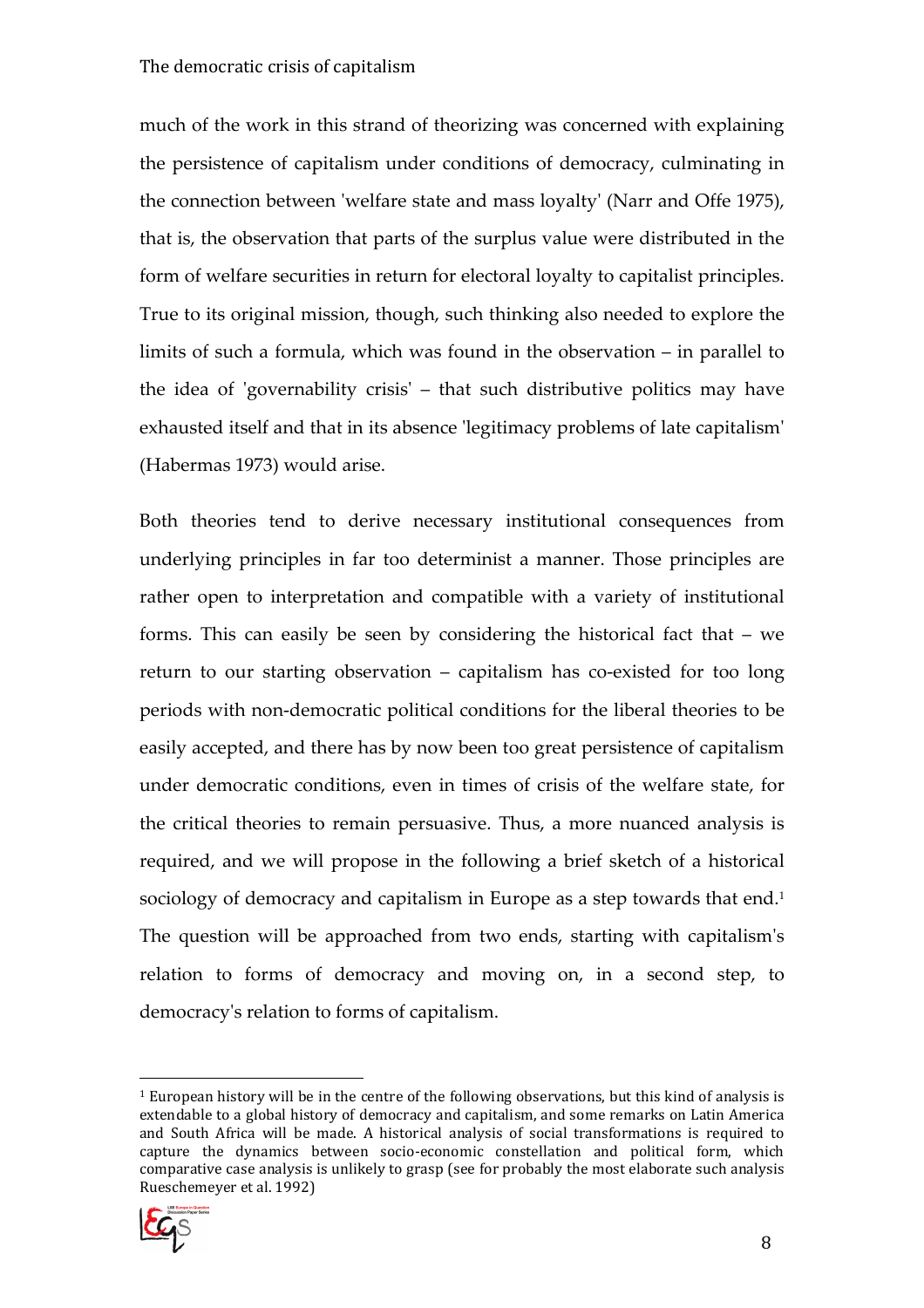## Historical reflections: forms of democracy and capitalism up to 1970

For modern capitalism to emerge in Europe, first in Britain, at least three conditions seem to have been necessary: the granting or extension of commercial freedom that enabled or facilitated both the engagement in production or commerce by the employers and the sale of their labour-power by the workers – this is legal change often motivated by new forms of social and political thought that provided 'arguments for capitalism' (Hirschman 1977); the invention and diffusion of technology such that work increasingly came to mean the operation of machines rather than the manufacture of a product – the steam engine is the symbol of what became referred to as the Industrial Revolution; a social situation that either required or incentivated people to sell their labour-power instead of working for subsistence or creating their own employment – the enclosures in Britain are the most prominent example of the creation of such a situation. By the early nineteenth century, these conditions existed to a considerable extent in a large region of the Northwest of Europe, the region of early European capitalism. Inclusive democracy, based on the idea of popular sovereignty, though, did not exist in any part of Europe at that moment.

Between 1800 and the end of the First World War, therefore, capitalism flourished under conditions of extremely restricted democracy. Until what now appears as the 'first wave of democratization' led to universal male suffrage in numerous countries, and even to equal male and female suffrage in some, the political participation of the working class was highly limited, and female political participation even more so. European societies of the nineteenth century have often been called 'liberal' on grounds of some

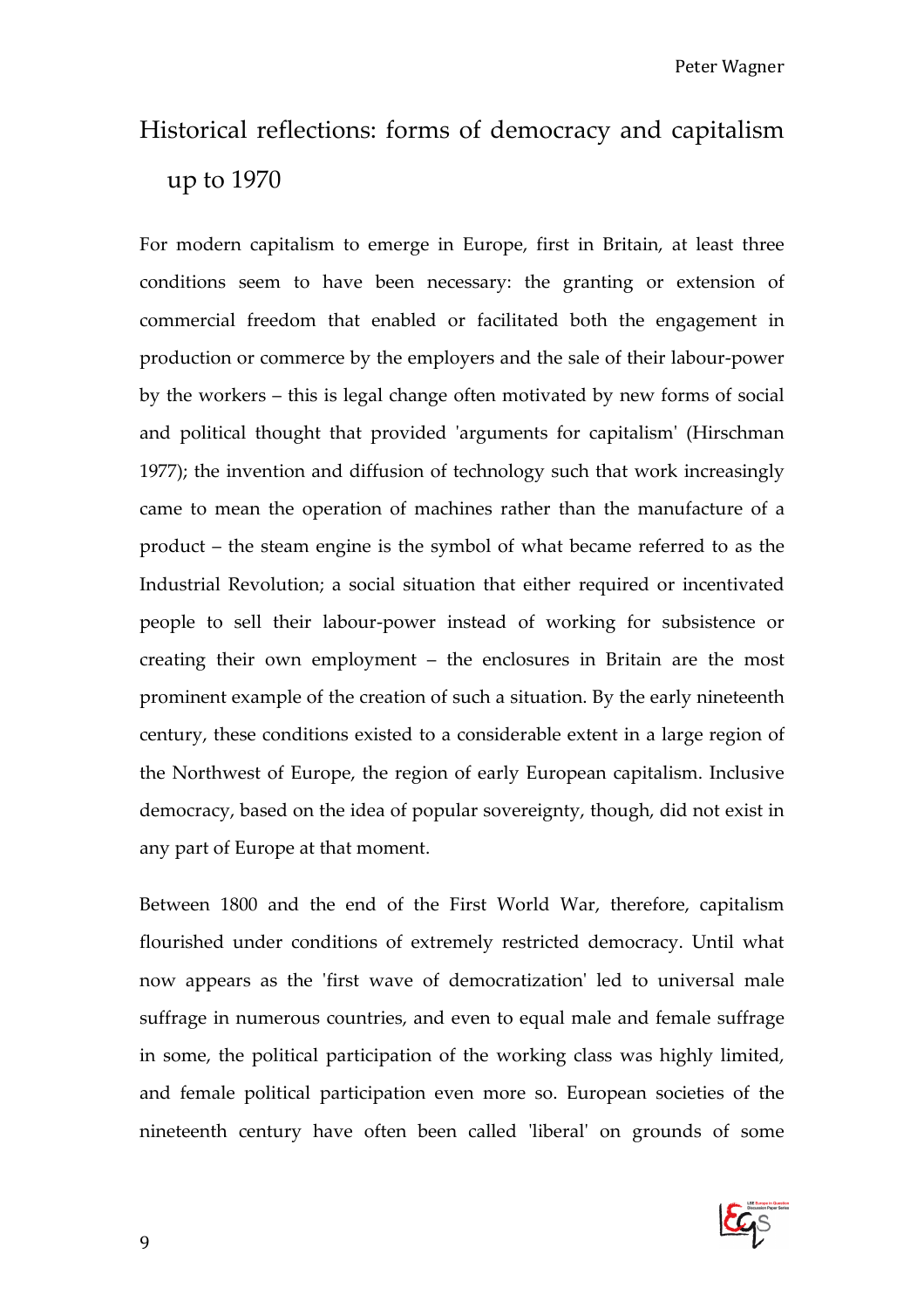constitutional guarantees and the diffusion of a basic liberal imaginary, but they were hardly democratic.

From 1919 onwards, in contrast, fully inclusive democracies developed in highly organized form with mass parties, high political mobilization, high electoral participation and mass unionization. It is indeed striking to see how a principle that had been enunciated more than a century earlier and whose application had increasingly, but in vain, been argued for by the excluded groups of the population, was suddenly applied in numerous countries within a very short period. However, the granting of (male) universal suffrage at the end of the First World War cannot easily be seen as a step in a linear sequence of waves of democratization.<sup>2</sup> Many of these democracies were overturned – or cancelled themselves out (Karagiannis 2010) – in the rise of authoritarian, in some cases totalitarian, regimes such as in Italy, Germany and Spain, and the acquiescence with such regime forms in the run-up to and during the Second World War in Austria, Norway, Vichy France and less pronouncedly in other European countries. Thus, 'democratization' was followed quickly by a period during which democratic regimes are overthrown either in civil wars/military coups d'état or through mass parties that gained power in elections but cancelled democratic rules afterwards.

Democratic institutions were re-established mostly immediately after the Second World War. In many countries, they have remained stable since, even though military coups d'état abolished democracy in Greece (and many South American countries), and in Spain and Portugal the authoritarian governments of mid-century were long-lasting, before a new wave of democratization signalled the re-establishment of democracy from the 1970s

<sup>&</sup>lt;sup>2</sup> The experience of war – in particular the First World War, but also the Second – is highly significant for the transformations of European societies that we discuss in this essay. Intending to elaborate a more general reasoning about the connection between capitalism and democracy, though, we neglect the consequences of these experiences for present purposes (for more detail, see Wagner 1994; Didry and Wagner 1999).



 $\overline{a}$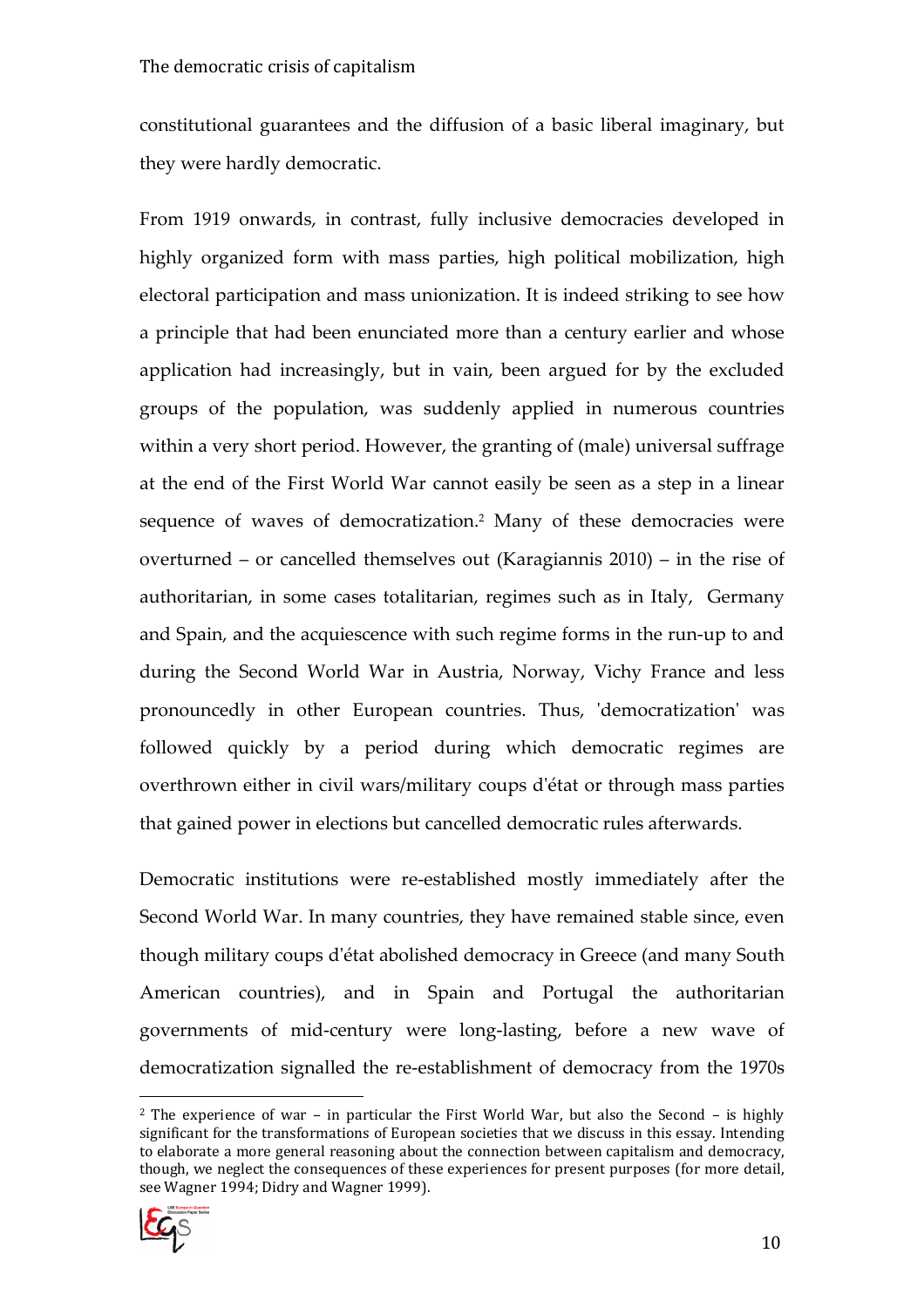onwards. During all this period, capitalism continued to exist, with or without democracy, with the exception of the Soviet Union and, after the Second World War, the socialist countries of Eastern Europe.

For modern democracy to emerge in Europe, the specification of conditions is less straightforward than for modern capitalism. The imaginary of inclusive democracy became available, in principle, with the concept of popular sovereignty. But the ambiguity of the term 'people', which could refer either to all adult residents or to the lower classes, remained. The French Revolution was the moment when the street action of the people of Paris was connected with the expression of the popular will (Sewell 2005), but the widespread worries about the outcome of the French Revolution led almost immediately to the abandonment of such connection, to re-emerge only at the end of the First World War.

Thus, between 1800 and the late nineteenth century (in some countries later, until the 1930s), regimes with low levels of participation but strong aristocratic and oligarchic features co-exist across Europe with the liberal capitalism that emerged from the First Industrial Revolution. Enterprises are personally owned; many early capitalists are both inventors and organizers of production, and not rarely they see their relation to the workers in analogy to the father of a family in relation to children, the company being a large household. The spirit of capitalism resides in 'the bourgeois' and features the social ethic of devotion to work as a calling, as described by Werner Sombart (1920) and Max Weber (1904/5). The formation of working-class consciousness, from the 1830s onwards, challenges this interpretation, but remains a long time dominated.

Between 1890 and 1930, that is, during the period of the build-up and advent of the 'first wave of democratization', a combination of technical,

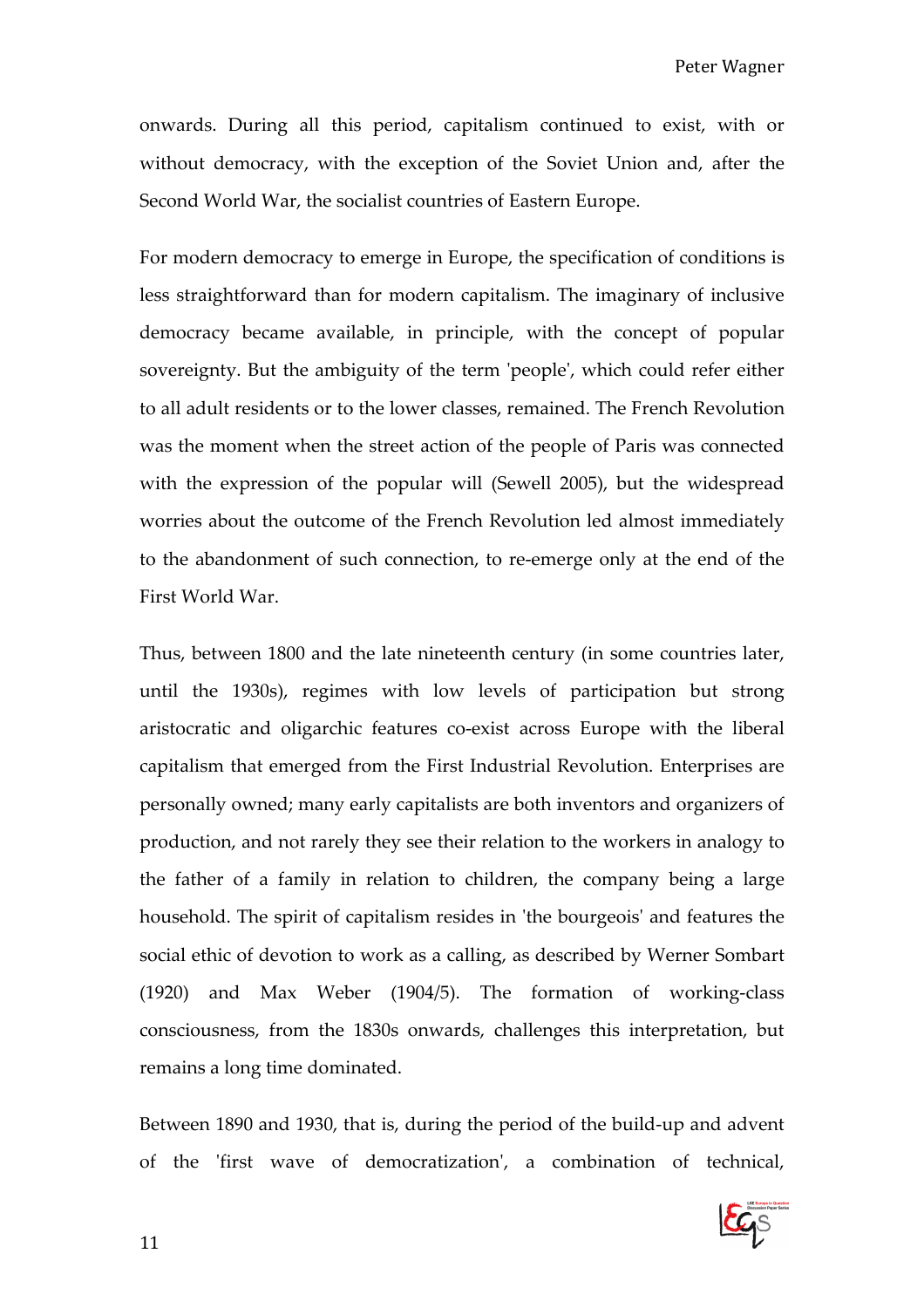organizational and economic changes transformed capitalism: the Second Industrial Revolution, focused on electric and chemical engineering and pioneered in the US and Germany; the 'managerial revolution' (Alfred Chandler), separating ownership from management; the emergence of 'finance capital' (Rudolf Hilferding), linking productive to financial organisations; the recognition of unions and the introduction of collective conventions; the 'scientific organisation of work' (F. W. Taylor); and finally the introduction of a new wage regime, gradually permitting workers to buy the products of their own work (Henry Ford). The sum of these changes has been described as the creation of a new accumulation regime (Aglietta 1976) of a mass-production, mass-consumption economy increasingly being referred to as Fordist capitalism. This is the capitalism to which Max Weber referred as 'modern' and as the one in which the 'spirit' of an underlying professional ethic had already escaped from the iron cage of occidental rationalism. It is, we add here, the capitalism that accompanies inclusive, organized democracy, but also the one that sees the temporary abandonment of democracy in early and mid-twentieth century Europe.

From the late 1960s onwards, the existing democratic rules were increasingly contested and placed under strain, leading to the diagnoses of 'governability crisis' and 'legitimacy crisis' alluded to above. At the same time, Fordist capitalism entered into crisis, leading to what we now know as the neo-liberal calls for de-regulation and, more critically, to the emergence of 'network capitalism' based on the 'third spirit' of capitalism (Castells 1996; Boltanski and Chiapello 1999). This transformation can be related to the diffusion of electronic information and communication technology, sometimes referred to as the Third Industrial Revolution. However, the transformation is also triggered by increasing dissatisfaction with and, possibly, decreasing performance of Fordist capitalism.

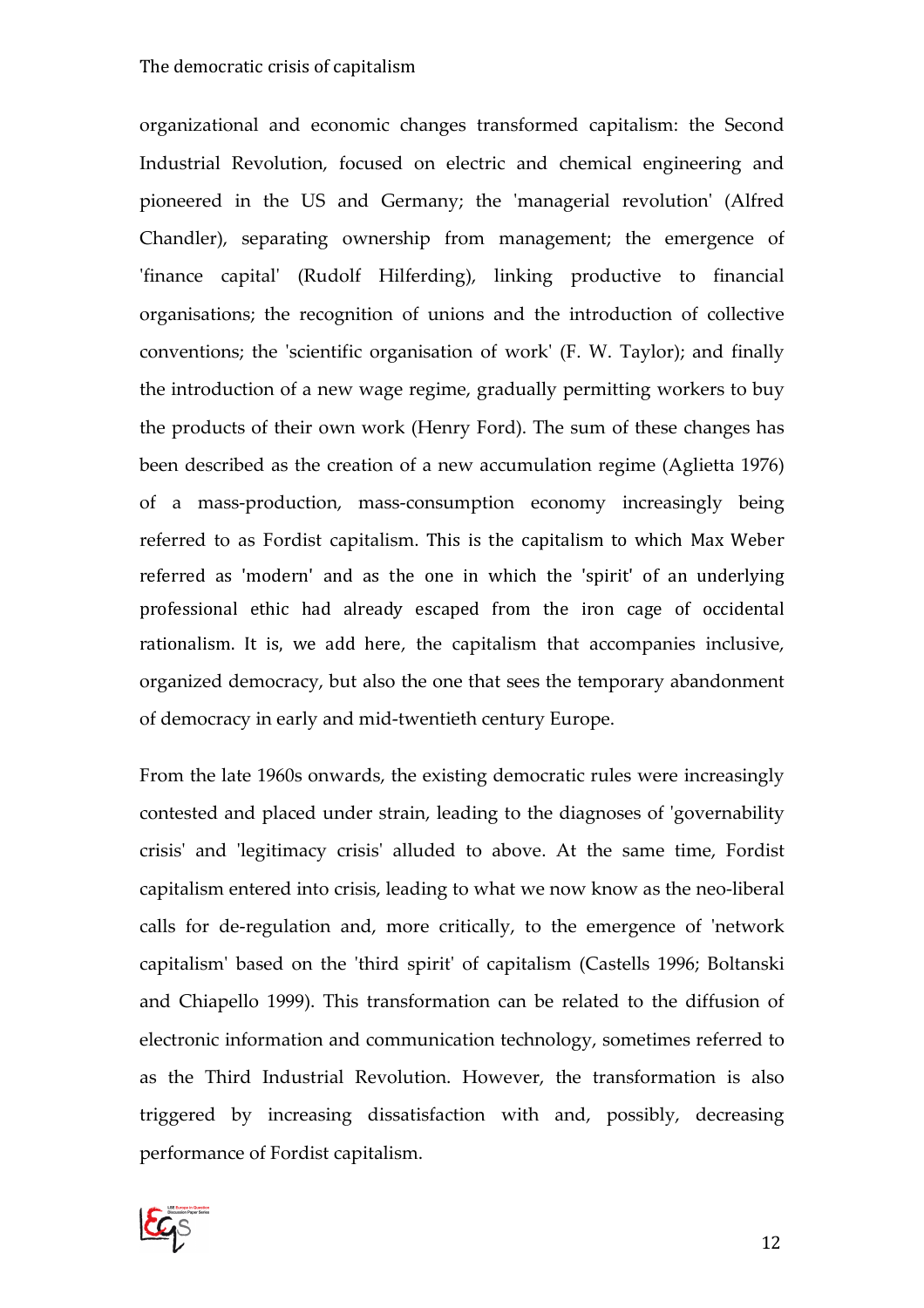### Interim conclusion: the democratic crisis of capitalism

We interrupt this brief double sketch at around 1970, because we intend to use it for the elaboration of a more nuanced set of hypotheses about the connection between capitalism and democracy, which will serve for understanding the most recent transformations of capitalism and democracy and the politico-economic constellation of the present.

*First, capitalism can exist without democracy.* Much of the nineteenth-century experience and the – often prolonged – periods of authoritarianism in various guises in the twentieth century demonstrate this rather clearly. However, the long co-existence of capitalism and democracy in Europe after the Second World War has tended to make us forget this historical experience and has generated the above-mentioned ideas about the necessary connection between the two phenomena. To understand the rather recent advent of democracy, it may be useful to recall two insights from the history of social and political thought that are rarely made explicit.

First, social theory and sociology were little concerned with democracy up to the early twentieth century. Scholars observed transformations of social relations that were captured by terms such as industrial society, working classes, capital and the like, but – with the notable exception of Tocqueville – seemed to have concluded with the critics of the French Revolution and the 'ruling classes' that changes in political form were undesirable and, in the critical view, unlikely to happen unless capitalism had been overthrown. This attitude has had a limiting impact on social theory that can still be felt today. This long neglect of the democratic possibilities of modernity, secondly, ended only after the arrival of extended or universal (male) suffrage. From the late nineteenth century, Italian scholars focussed in neo-Aristotelian or, as has more often been underlined, neo-Machiavellian fashion on the relation

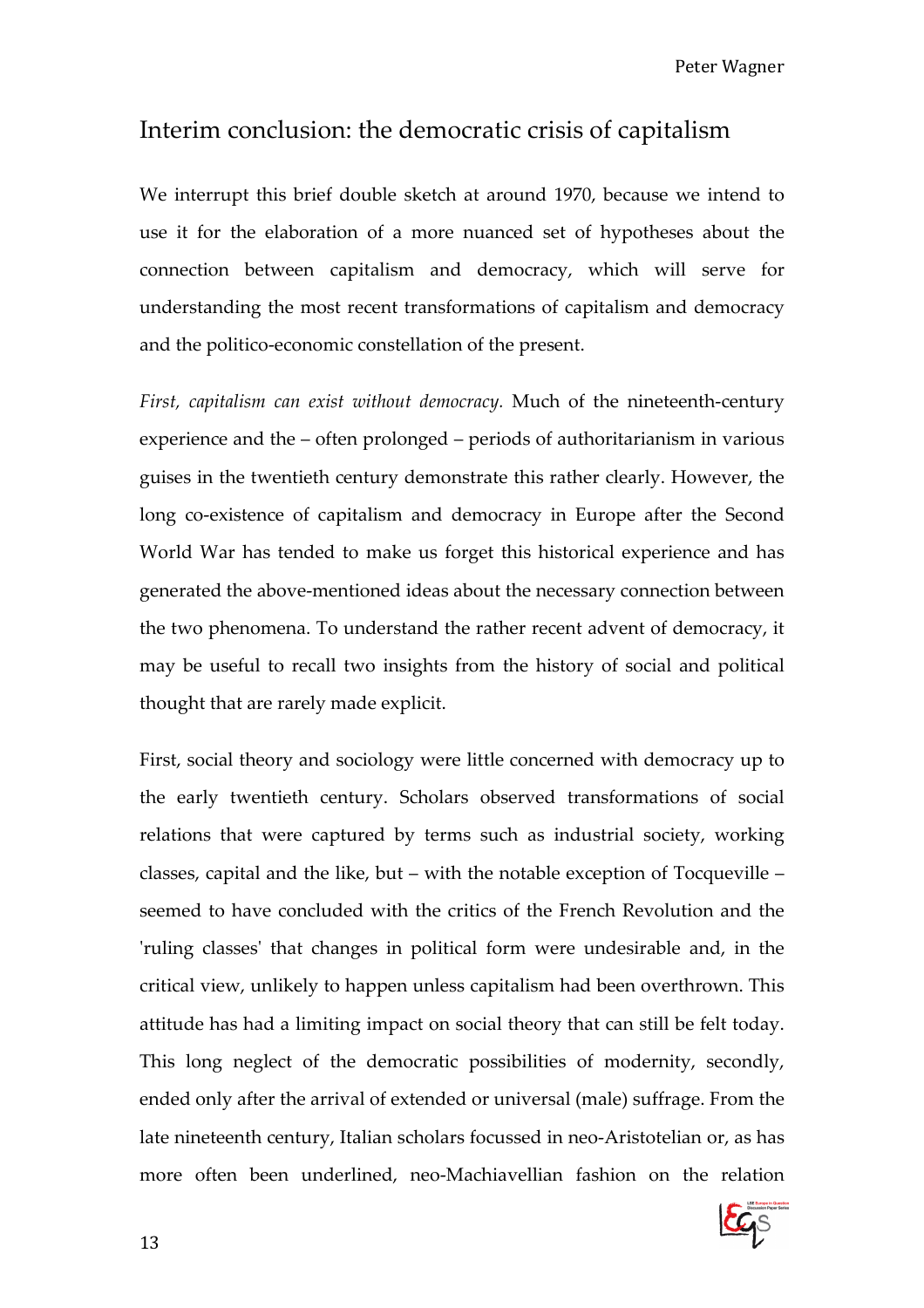between the elite political class and the multitude. But only from 1919 onwards, democracy becomes a key concern of social and political thought, starting with Weber's last writings and leading to seminal works by authors such as Carl Schmitt, Joseph Schumpeter, Karl Mannheim, in the US by John Dewey, and by Antonio Gramsci – in some way also Rosa Luxemburg – among the few Marxists engaging this topic. Significantly, much of this thinking about democracy in the early twentieth century is very open and critical. Democracy is seen as a novel political form that is – or at least can be – highly problematic. It is only after the Second World War that the conviction that 'there is no alternative' to democracy becomes widespread.

*Secondly, whenever capitalism exists without democracy, it will be exposed to a critique of exploitation and injustice, likely to be expressed through calls for inclusive, egalitarian democracy.* If absence of democracy was characteristic of nineteenthcentury capitalism, how should we understand the long dormancy of the democratic political imaginary and its breakthrough in the early twentieth century? Capitalism is a form of economic organisation that is marked by two features that are crucial for answering our question. First, it purports to solve the question of the satisfaction of human material needs – the economic problématique of modernity – by indirect means, by counting on the interest of the commodity producer in a context of production for markets. Second, it creates a distinction between a group of economic agents who decide about production and another one who are subject to the commands of the former group. These two features make it distinct from both the ancient economy, in which masters commanded slaves but production was directly oriented at satisfying needs, on the one hand, and from (market) socialism, in which everyone has a say in decisions over production, on the other. As a first consequence, a situation of lacking satisfaction of needs, given the capacity of the existing economy, becomes likely for three distinct reasons: deteriorating

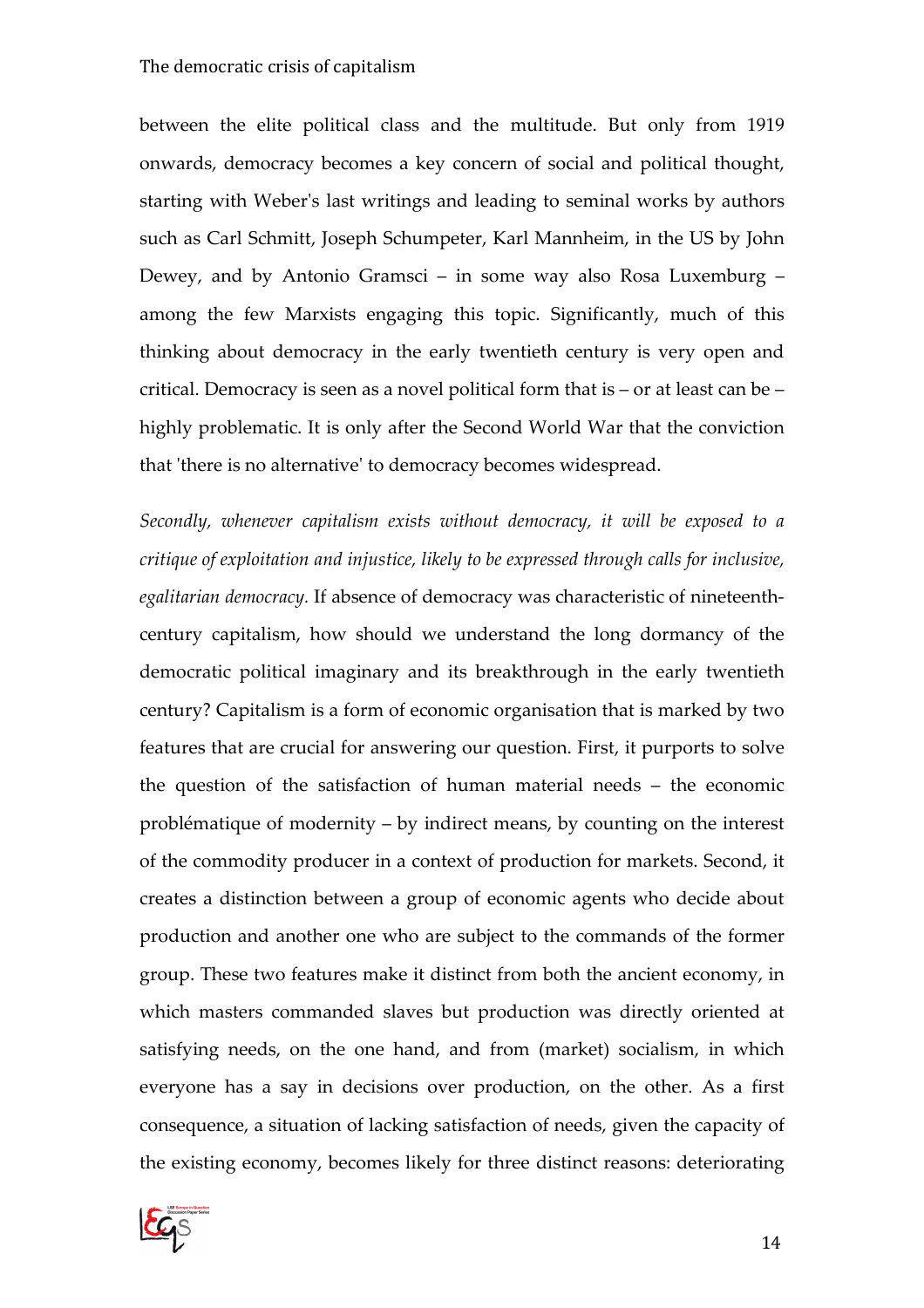living and working conditions during the rise of capitalism and exit from the preceding form of economic organization; exploitation in the sense of appropriation of the major share of production by those who command production decisions; and crises of market self-regulation that entail production below the possibilities and/or destruction of products that cannot be sold. While such a situation of dis-satisfaction, secondly, may in principle be addressed by a number of different remedies, an immediately plausible suggestion is that all those involved in, or affected by, the existing situation should participate equally in improving the situation. More briefly, if social problems persist in a context of domination and exclusion from participation, then equal collective self-determination – inclusive democracy – is a prima facie plausible and persuasive proposal for addressing these problems more satisfactorily.

Some qualified application of this reasoning, we suggest, goes rather far in explaining moves towards democracy under conditions of capitalism. This holds both for the 'original' and slow rise of democracy in nineteenth- and early twentieth-century Europe and for the end of the authoritarian regimes of the twentieth century. Similarly, one might consider the much-debated likelihood of the People's Republic of China's future move towards liberal democracy in this light, rather than applying some version of the simplistic argument of the necessary connection between market economy and democracy, between economic liberalism and political liberalism.

There is at least one further consideration to be made, though. The preceding reasoning may explain why the dominated classes call for democracy, but no reason has yet been provided why the dominating classes should yield to this demand. To some extent one may be able to count on the force of the argument – arguably there is a need for justification under conditions of modernity (see Wagner 2012, ch. 7) – but such force alone is unlikely to

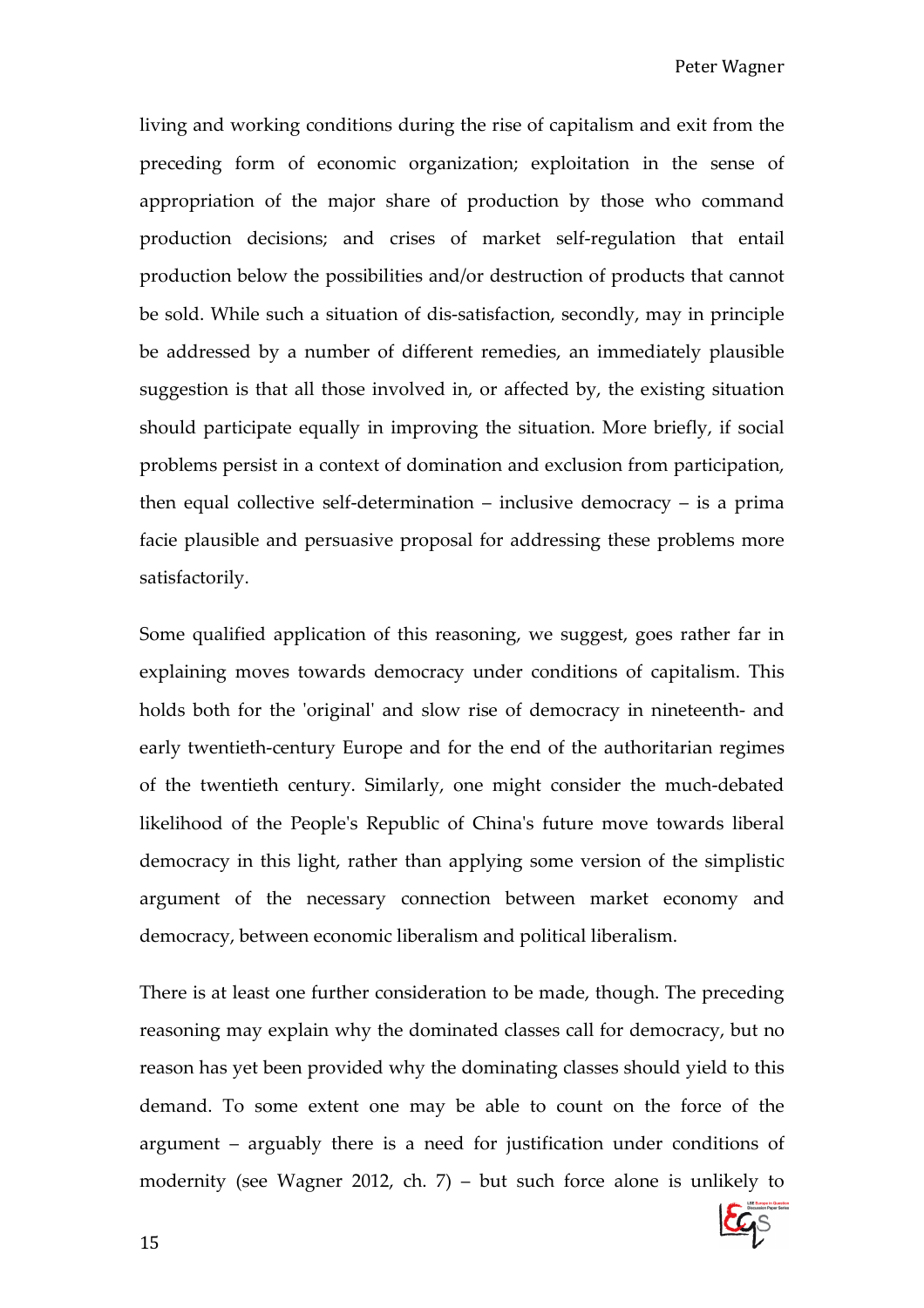always prevail. Historically, we can recognize that the dominant class in capitalism has in two main ways been dependent on the dominated class. First, industrial mass production relied on large numbers of workers who needed to some extent to be willing to work, given that this was 'free labour', even though Frederick W. Taylor tried to dissociate will and performance at the work-place and Max Weber maintained that modern capitalism did not require motivation any longer. Strikes have historically been effective because the withdrawal of the willingness to work touches capitalism at its core. Secondly, emerging mass-consumption capitalism required workers to buy the products of their own production, which in turn necessitates effective demand in the double sense of having the means to buy and being willing to buy the commodities offered. Fordist capitalism, in brief, was the historical outcome of the combined effect of the considerations above.

*Thirdly, when capitalism co-exists with inclusive democracy in bounded collectivities with strong internal social bonds, pressure on profitability can be high and lead to crises.* The above reasoning, to turn it another way, suggested that the absence of inclusive democracy became a problem for nineteenth-century European capitalism and that the introduction of democracy helped easing some pressures on this form of economic organization, in terms of both increasing legitimacy and solving profitability problems – counter-acting the tendency of the rate of profit to fall, as Marx had put it, by creating a new accumulation regime. However, the new Fordist capitalism that acknowledged its need for support by the masses created for itself also a new set of problems, many of which were precisely problems with democracy.

We can distinguish two historical attempts at addressing this novel problem. First, the very introduction of inclusive democracy was fraught with fears of the dominant class about an imminent socialist revolution, based on the observation that workers' parties and trade unions were pressing beyond the

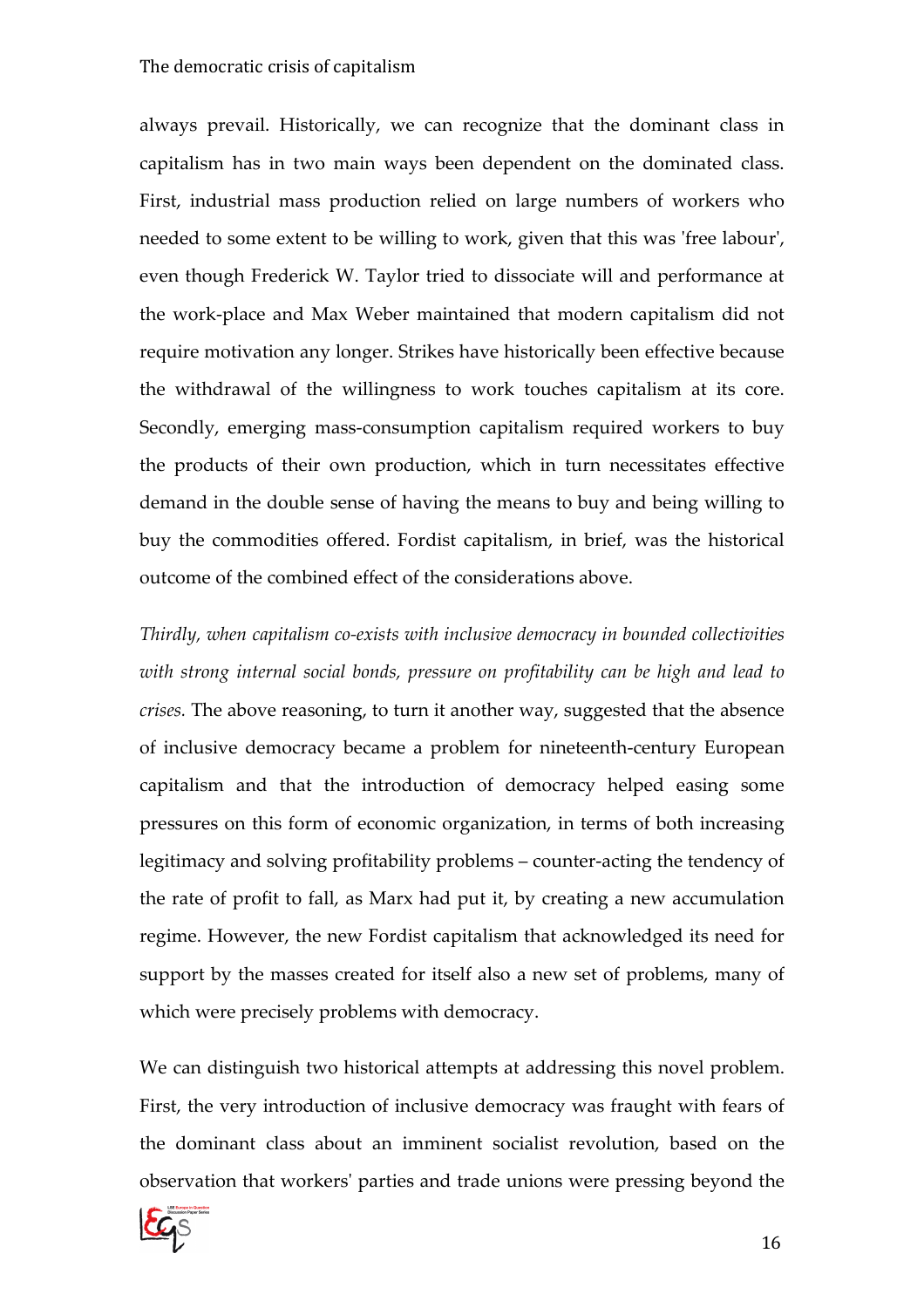rights to formal political participation for the creation of economic and social rights that would indeed have limited the power of the dominant class. The early thinking about modern democracy, to which we alluded above, is radical and critical in underlining the risks that democracy brings for the established socio-economic arrangement because those fears were well recognized. The anti-democratic turns of the early twentieth century that often entailed the temporary cancellation of the just-inaugurated democracies were the first solution to this problem.

Second, the re-establishment of democratic political arrangements after the Second World War occurred under different auspices, to a large extent to be explained by the experience of class struggle, civil war and war that preceded it. In the most conflict-ridden countries, such as (West) Germany, for instance, most social and political groups adopt a moderate, accommodating stand towards the re-constitution of economic and political institutions, building what has become labelled a 'consociational democracy' in which rather different convictions and interests co-exist by virtue of them not being entered into the common, collective arrangements (for the term, see Lijphart 1975). In parallel, the theorizing of democracy changed form. On the one hand, democracy now became central to political thought, making post-Second World War political science being considered as 'the science of democracy'. On the other hand, much of this thinking was concerned with limiting the political passions suggesting, for instance, that a certain degree of citizens' apathy is a precondition for viable democracies (Almond and Verba 1963) or that organized representation will and should have the effect of filtering the more conflictive components of political debate so that they would not reach decision-making institutions (see Avritzer 2007 for a highly instructive account).

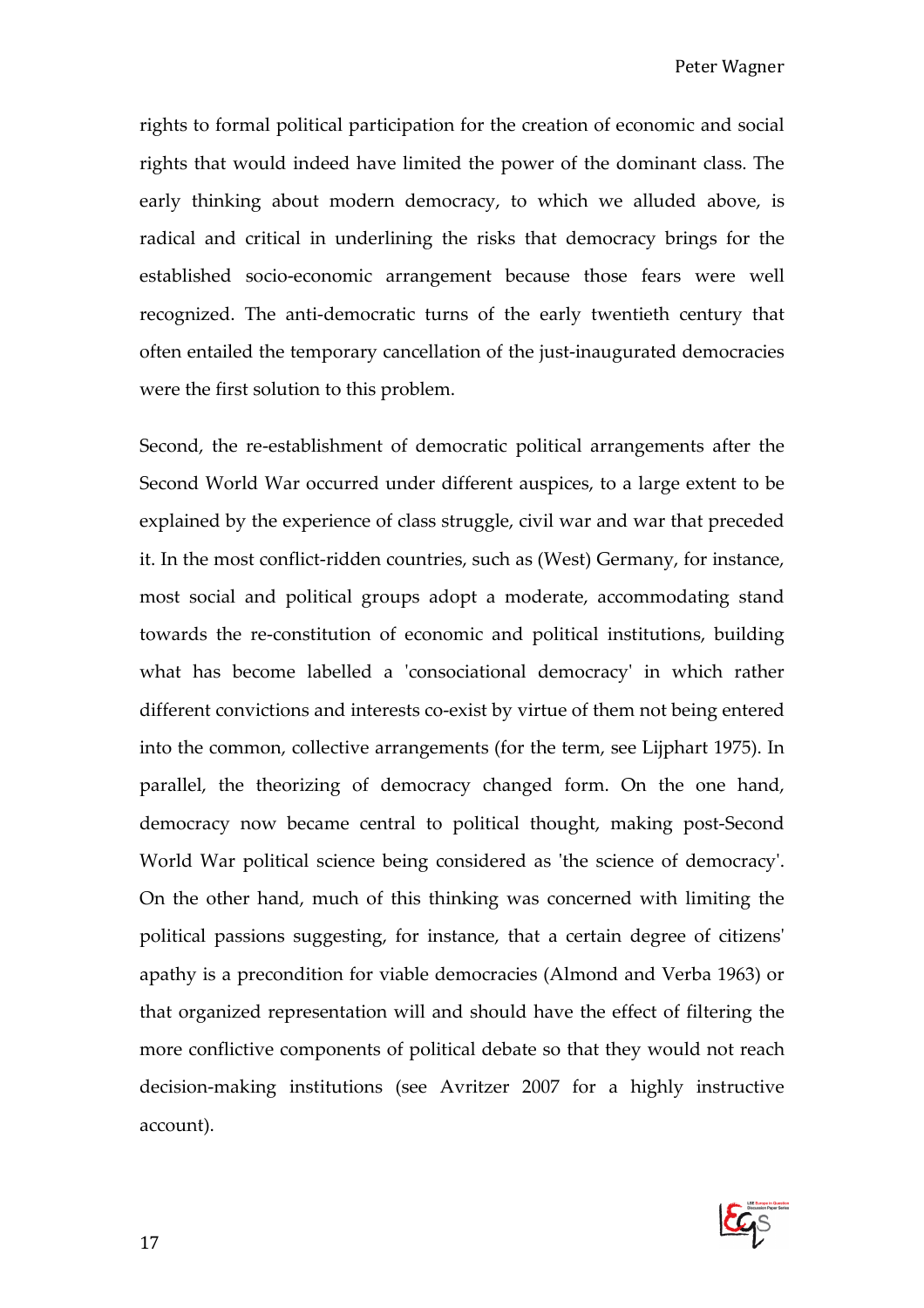Whereas the first experience suggested that democracy may be incompatible with capitalism, the second attempt was marked by the effort to demonstrate that democracy and capitalism were compatible – drawing conclusions also from the experiences of some Scandinavian countries and the United Kingdom, as well as the US, where this seemed to have been the case. By the late 1960s, however, this attempt appeared to have reached its limits.

*Fourthly, the rise of what has become known as neo-liberal global capitalism can to a considerable extent be understood as the outcome of a democratic crisis of capitalism.* The decade from the late 1960s to the late 1970s witnessed a large number of apparently disconnected events that in their sum suggested that, against all prior assumptions, modernity had started to undergo a major social transformation. In brief, these events are: the students' revolt of 1968; the return of spontaneous and large-scale working-class action in 1968 and 1969; the end of the international monetary system as established in Bretton Woods; the defeat of the US armed forces in the Vietnam War; the first general recession of the so-called advanced industrial economies since the end of the Second World War in 1974/75 and the rising doubts about the effectiveness of Keynesian demand management; the rise of the Japanese economy to worldmarket competitiveness; the oil price crises in 1973 and 1979; the Iranian revolution in 1979; and the election of Margaret Thatcher in 1979 and Ronald Reagan in 1980 to government power in the UK and the US with neo-liberal, anti-union economic policies.

In terms of the sequence of events and action, this period can rather neatly be described as the move from the expression of a crisis through the workers' (and students') demands, the impossibility of resolving it through the established instruments such as concerted action between employers, governments and unions and Keynesianism, the deepening of the crisis through seemingly external events in East Asia and the Middle East, the

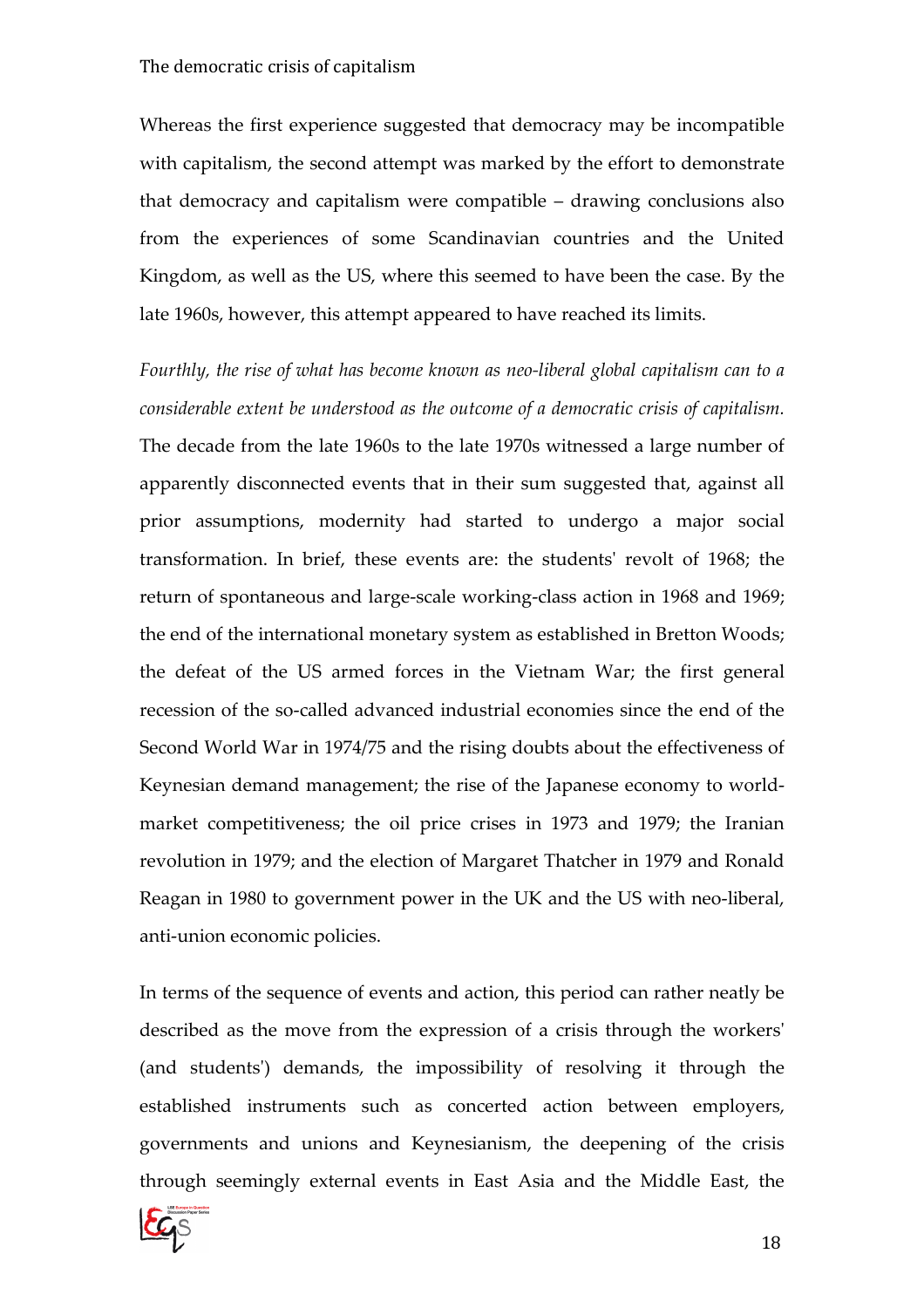increasing reception of more radical measures such as monetarism and supply-side economics in economic-policy thinking, and finally the adoption of such measures in government policies. In more substantive terms, we witness the rise of democratic pressures on profitability, recognized also by critical scholars (Glyn and Sutcliffe 1972), because of dissatisfaction with working and living conditions, now more seen as alienating than exploitative (Boltanski and Chiapello 1999). But the outcome now was neither the creation of socialism, as hoped or feared in 1919, nor the abolition of democracy, as performed in the 1920s and 1930s, but the deflection of the critical concerns in a transformation of both capitalism and democracy.

In other words, the 'governability crisis' and the 'legitimacy problems of late capitalism' did exist, but they were resolved in a way that was rather unexpected by the early 1970s. The processes we now refer summarily to as 'economic globalization', namely neo-liberalism, de-regulation, structural adjustment, shock therapy, the terminology varying with the specific circumstances, entail a relative decoupling of capitalist practices from their national institutional embedding and, thus, an escape from the reach of democratically voiced demands. This escape means, in contrast to the first such experience, that the crisis could be addressed without – except for some cases – even temporarily abolishing democracy, but rather by transforming both democracy and capitalism.

## Liberal society and citizen disaffection: capitalism and democracy after the 1970s

This novel situation is sometimes seen as beyond the reach of critique (most recently Boltanski 2009). However, even the current capitalism is not entirely

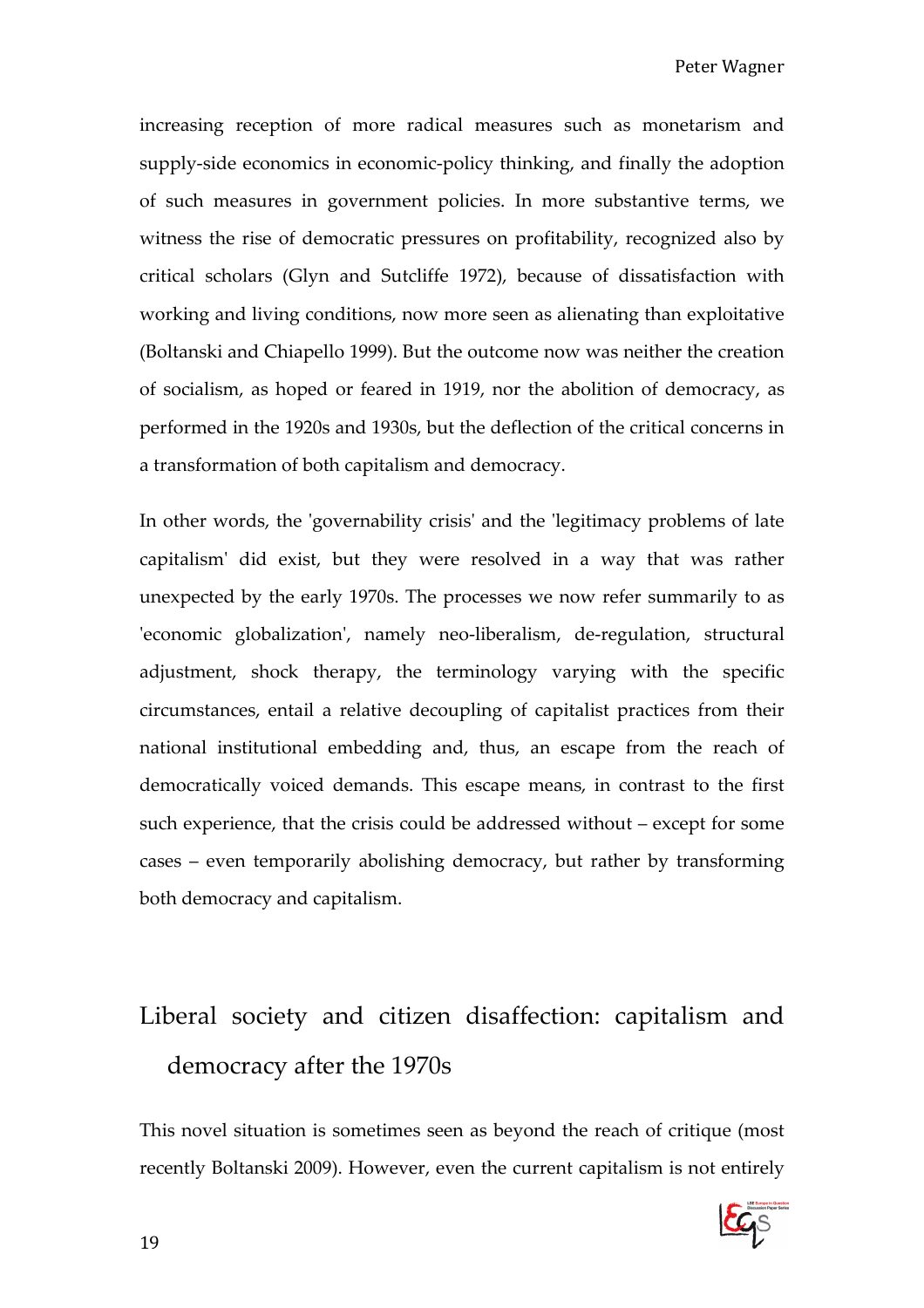structureless, not merely based on communication flows and ever-changing networks, as is sometimes maintained. Its former institutional framework has largely been dissolved, but it will not remain without institutional embedding to which needs for justification can be attached. Similarly, democracy may have lost or weakened its major institutional foundation, the nation-state based on popular sovereignty. The realization of the claim to collective selfdetermination has become much more difficult in a situation in which no evident collectivity exists that both claims such autonomy and is capable of exercising it. However, this claim has not for that reason disappeared, in contrast it may be more strongly voiced than ever – this is what the idea of 'democratization waves' is awkwardly referring to. We therefore need to review the constellation of democracy and capitalism after the most recent crisis and transformation.

If economic globalization means the relative decoupling of economic practices from the nation-state as the historical container of collective selfdetermination, this does not entail that these practices are entirely insulated from critique and demands, for at least three reasons: First, capitalism remains highly dependent on, and thus responsive to, the high-skill sector of the labour force (that sector from which demands of the 'third spirit' of capitalism arose, demands for autonomy and creativity). Secondly, capitalism remains dependent on large numbers of low-skilled, low-salary workers, which are now found globally, but not without repercussions such as global mobility and demands for global justice. Thirdly, such global capitalism is crisis-prone in the absence of regulatory frameworks – globally for instance in terms of uncontrolled financial flows, regionally and sectorially in terms of adjustments and relocations that generate contestation.

Recent changes in democracy, in turn, appear to have resolved the governability and/or legitimacy crisis that at first seemed unresolvable. First,

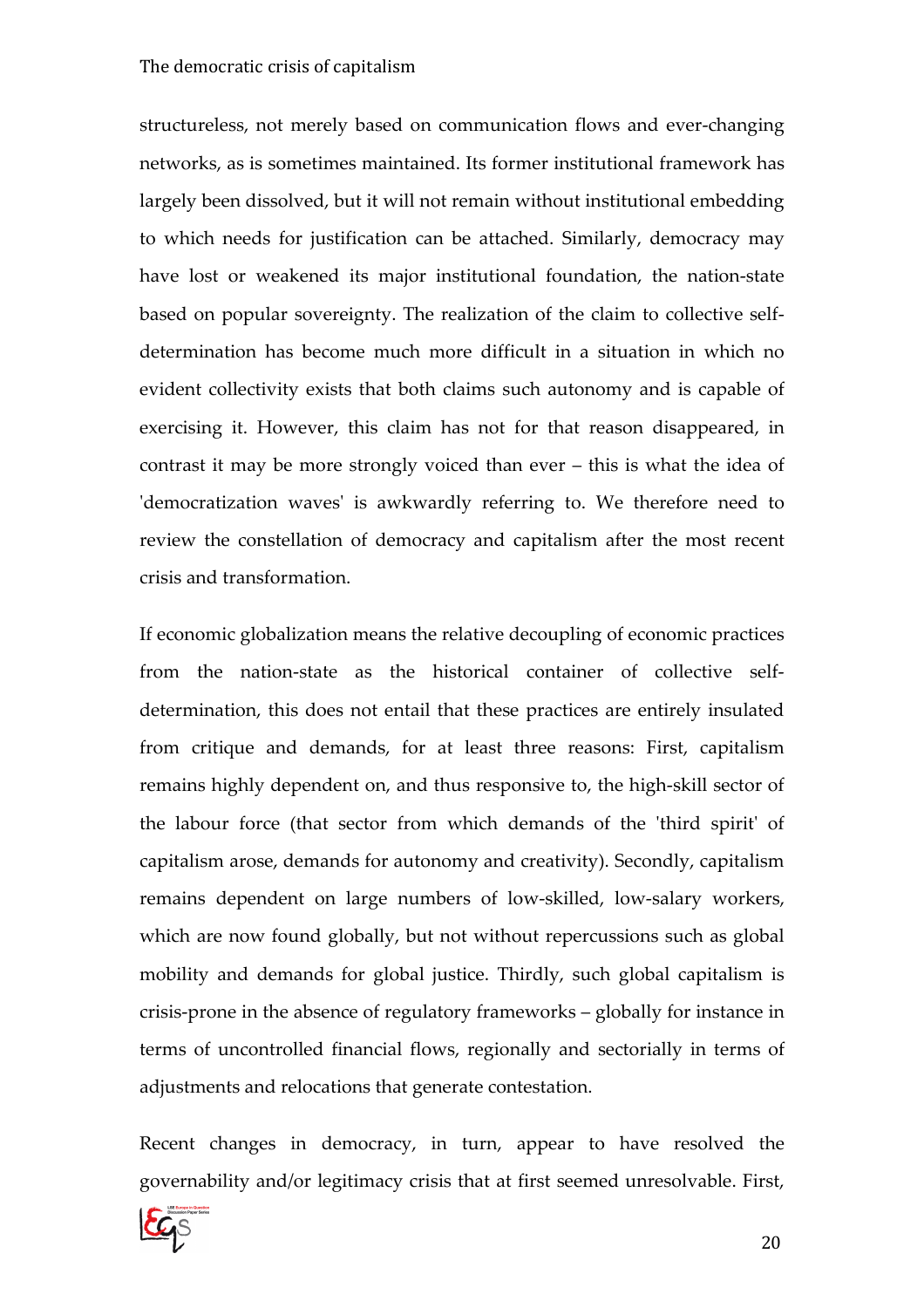social demands were deferred either inconclusively, by reference to the absence of any alternative to obeying to the rules of the economy, or by shifts to other actors, such as the translocation to supranational or intergovernmental institution that are less exposed to legitimacy claims, such as the European Union or the International Monetary Fund. This displacement endangers any commitment to collective self-determination and is accompanied by the decline of programmatic mass parties that were expressing this commitment within the nation-state form. In turn, we see the emergence of a media-driven aggregate-preference democracy that was already long theorized by US political science.<sup>3</sup>

Secondly, current European democracies are more inclined to accept liberalindividualistic demands, from 'family policy' issues such as divorce, abortion and gay marriage to broader possibilities for individual self-realization in terms of practices of freedom of expression and communication of all kinds. While much of recent change may already appear to us as normal and selfevident, we only need to recall the climate of cultural consensus of the 1950s and 1960s with shared norms and values created and enhanced by national public cultural education and communication such as in state broadcasting and public schooling – once seen as an indispensable pre-condition for inclusive democracy. The situation, though, is noticeably different in Southern democracies, such as the South African or Brazilian one, in which

<sup>&</sup>lt;sup>3</sup> This observation stands in tension to the tendency, often observed, of recent political thought towards widening the understanding of democracy by emphasizing deliberation and participation over consent and representation. And indeed, this tendency emerged with the contestation of existing representative democracies from the late 1960s onwards and has not subsided since. Our diagnosis seems nevertheless valid for Europe, or for Northern democracies more broadly, given that the emphasis on participation and deliberation remained confined to academic debates and, with few exceptions, small strands within the citizenry. In turn, Southern democracies present a different picture. In numerous countries, disaffection with democracy has not taken place, and the recent advent of inclusive democracy, as in South Africa, or the return to it in Latin American countries has been accompanied by high-intensity participation and deliberation.



 $\overline{a}$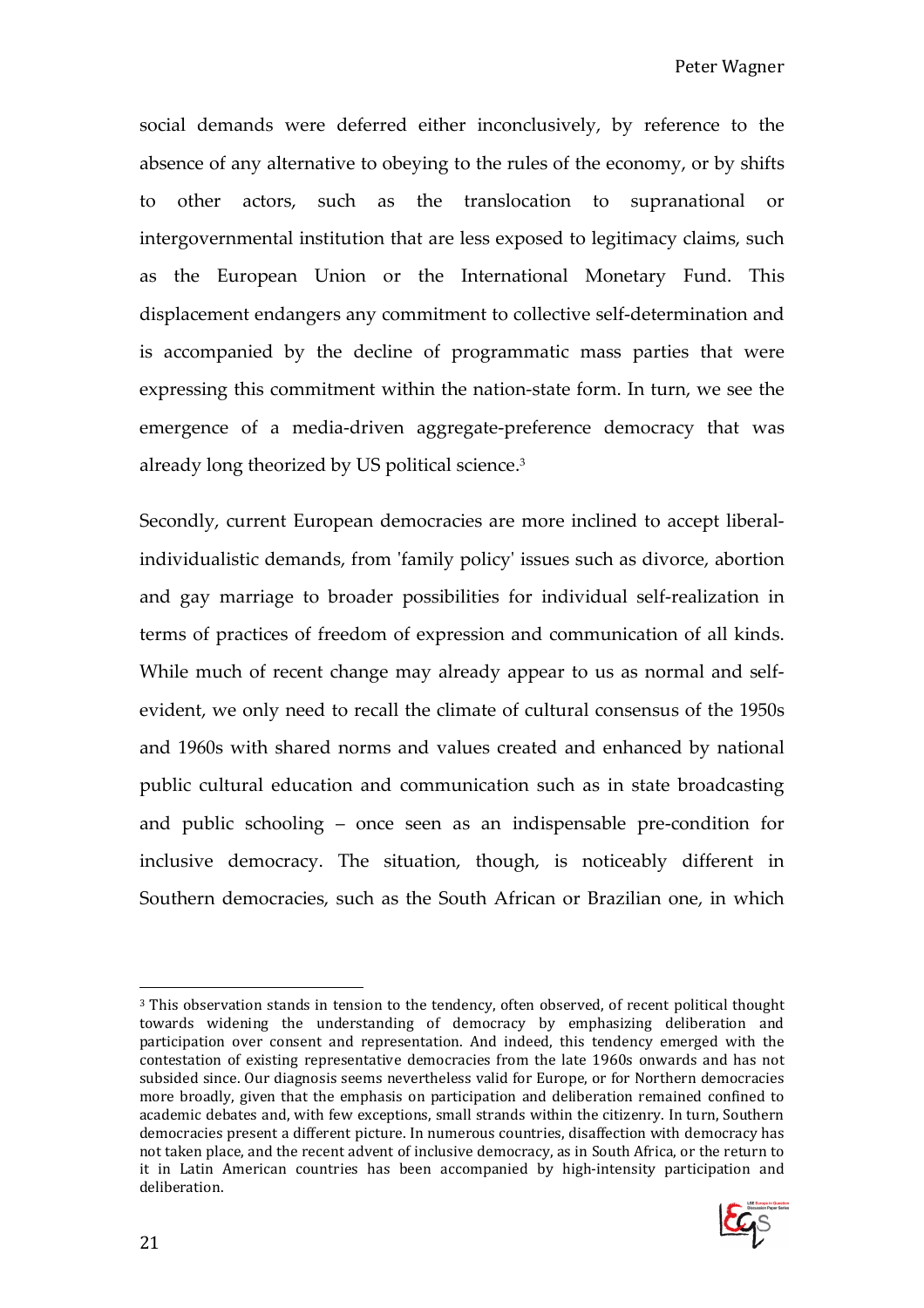the recent introduction or intensification of inclusive democracy goes along with expectations with regards to the exercise of collective self-determination.

Thirdly, this transformation of the relative emphasis on social versus individual demands is accompanied by declining rates of formal political participation and increasing dissatisfaction with government performance in Europe (Offe 2009). The latter, though, is until now rather inconsequential, leading to frequent election losses of government parties and the short-term rise of populist movements but not (yet) any major challenge to the acceptance of the democratic rules.

In short, the way in which a democratic citizenry is connected to capitalist practices can no longer be fully captured by the formula 'welfare state and mass loyalty', which applied to the 1950s and 1960s, but rather by a new formula such as 'liberal society and citizen disaffection'. The situation captured by that formula, though, is unlikely to be stable as it is highly problematic, for two distinct reasons.

On normative grounds, the abandonment of the principle of collective selfdetermination would transform modernity beyond recognition. Modernity is based on the commitment to both personal and collective autonomy and it requires some balance between the two. A situation in which the latter commitment becomes extremely weak does not appear to be sustainable over the medium and long run. As what may turn out to be a first example of many to come, the attempt at resolving the current financial crisis among the European states that adopted the Euro by imposing austerity policies on the, mostly Southern European, countries in budgetary difficulty has led to a socio-economically motivated mobilization not seen since at least the 1960s in Spain, Greece and some other countries. Speaking in functional terms, a savage global capitalism will enter into crises that create enormous social and

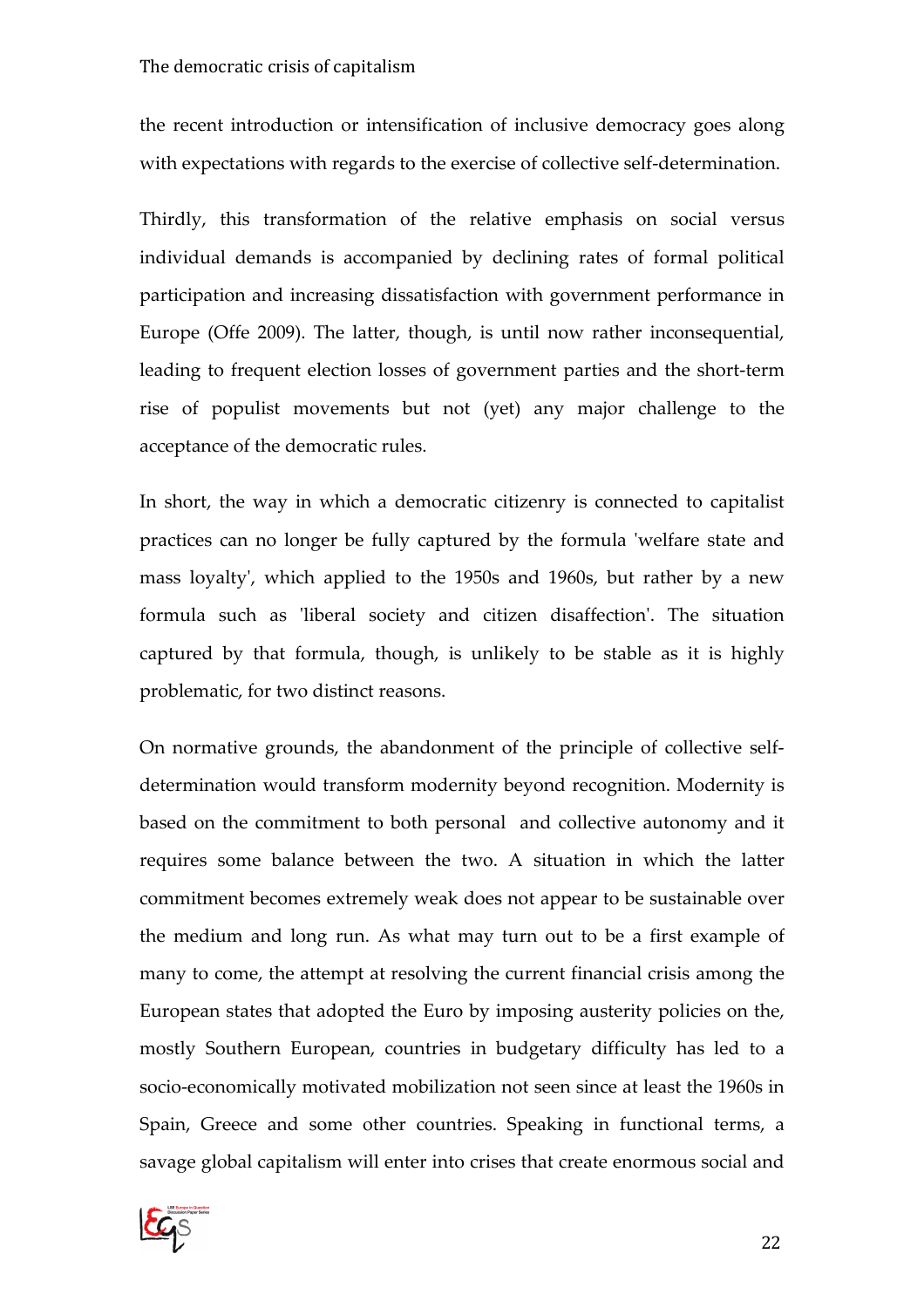ecological damage, some of which is already obvious today. The insustainability of the lack, or weakness, of comprehensive regulatory mechanisms has persistently been argued by critics, from at least Karl Polanyi onwards, but is now highly visible. Movements for the 'self-defence of society' (Polanyi) have begun, reaching globally from the World Social Forum to Nobel Award winners in Economics, and the fact that their institutional impact has been minimal until now does not invalidate their significance given the overall constellation.

In the near and medium-term future, remedies for the crisis-proneness of the current constellation of capitalism and democracy can be found in two directions. One possibility is technocratic re-regulation performed by political (and business) elites in intergovernmental ways (as sketched and argued by Majone 1996 and Scharpf 1999). Such solutions are certainly necessary, but they are also very likely to be insufficient and they can and will meet local and regional criticism and resistance, because they will be designed in normatively problematic ways, not satisfying democratic criteria.

The other possibility, preferable but highly difficult to achieve, is the reconstitution of avenues of collective self-determination. In general, this is conceivable as either the revival of the nation-state as the political form that created the historical possibility of inclusive collective self-determination or as the recasting of this possibility in different spatial terms either larger, at regional or even global level, or smaller as the self-defence of communities widely visible in Latin America. Each of these avenues has specific problems that make it less likely or less desirable or both.

Global democracy, first, now mostly discussed under the term cosmopolitanism, seems most appropriate to a situation in which many economic practices have global extension or at least global consequences.



23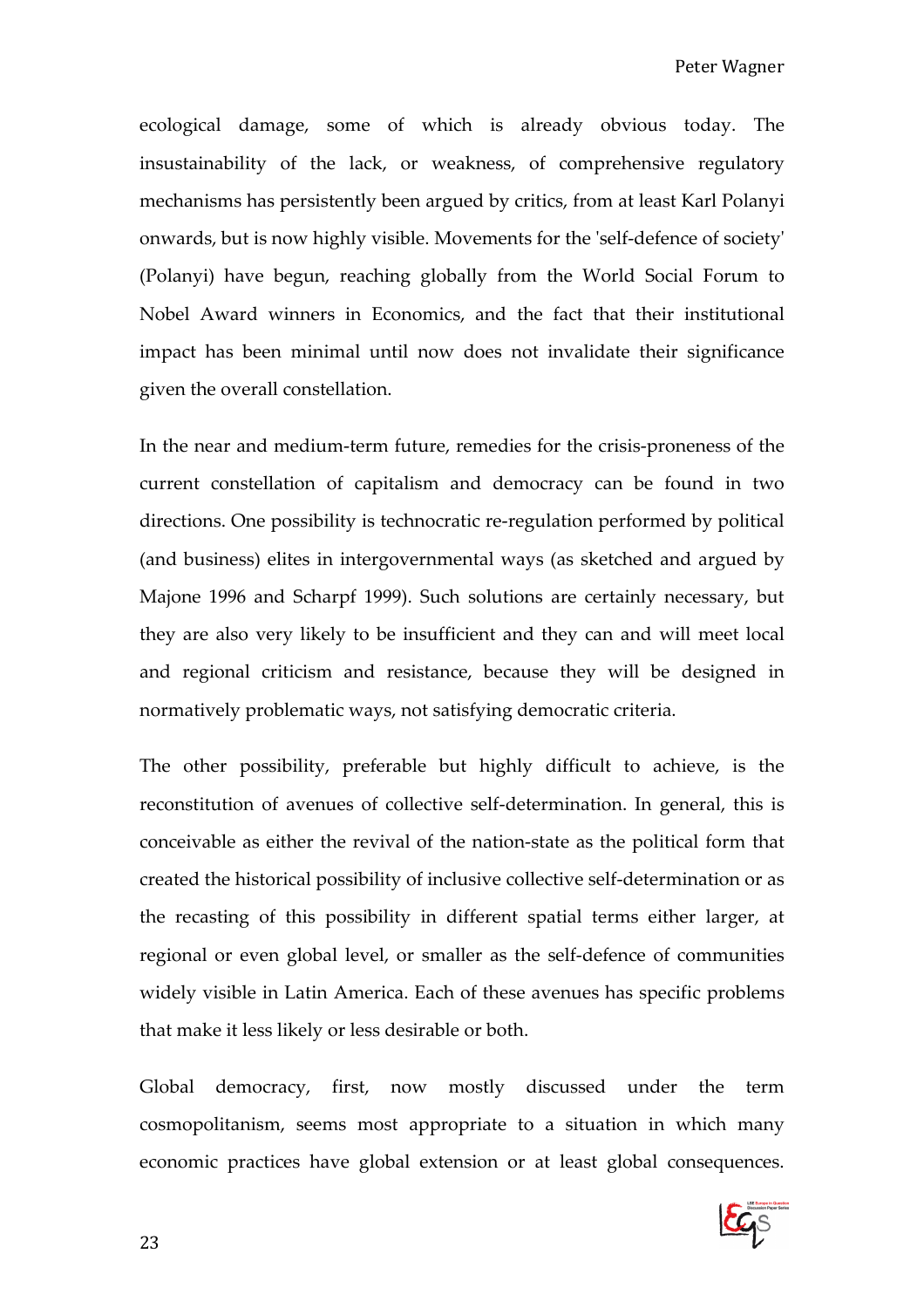However, there is extremely little historical experience of global deliberative practices so that the 'self' that is supposed to determine collectively its rules barely exists.

The revival of the national political form, secondly, is in question because of the double fact that precisely this form was found insufficient with regard to global markets and furthermore saw its democratic qualities weakened in the face of the recent transformation of capitalism, as argued above. It may be viable under two conditions, though: these nation-states need to be large polities with high levels of both production and consumption that may therefore have sufficient economic leverage to withstand impacts from the global economy. And they need to be polities of forceful and recent democratization experiences so that the above experience of citizen disaffection after losses of legitimacy does not, or only in lesser terms, apply to them. In combination of both reasons, Brazil and South Africa may be such cases – much more than the US or, until now, China, which fulfil the first but not the second criterion.

Finally, a regional reconstitution of democratic self-determination is what at least partially defines the project of European integration. The rather egalitarian federation of democratic polities to face common challenges in the present and for the future is a rare occurrence. Historically, we can point to alliances of city-states in ancient Greece or in the European middle ages, and more recently to the creation of the United States of America. In the present, however, European integration is the only case that has demonstrated significant advances in political integration and has for this reason sometimes be seen as a model for other world-regions, for which though similarly favourable conditions did not seem to exist. More significantly, the inability of Europeans to act convincingly in the face of the politico-military and financial-economic crises of the first decade of the millennium have cast

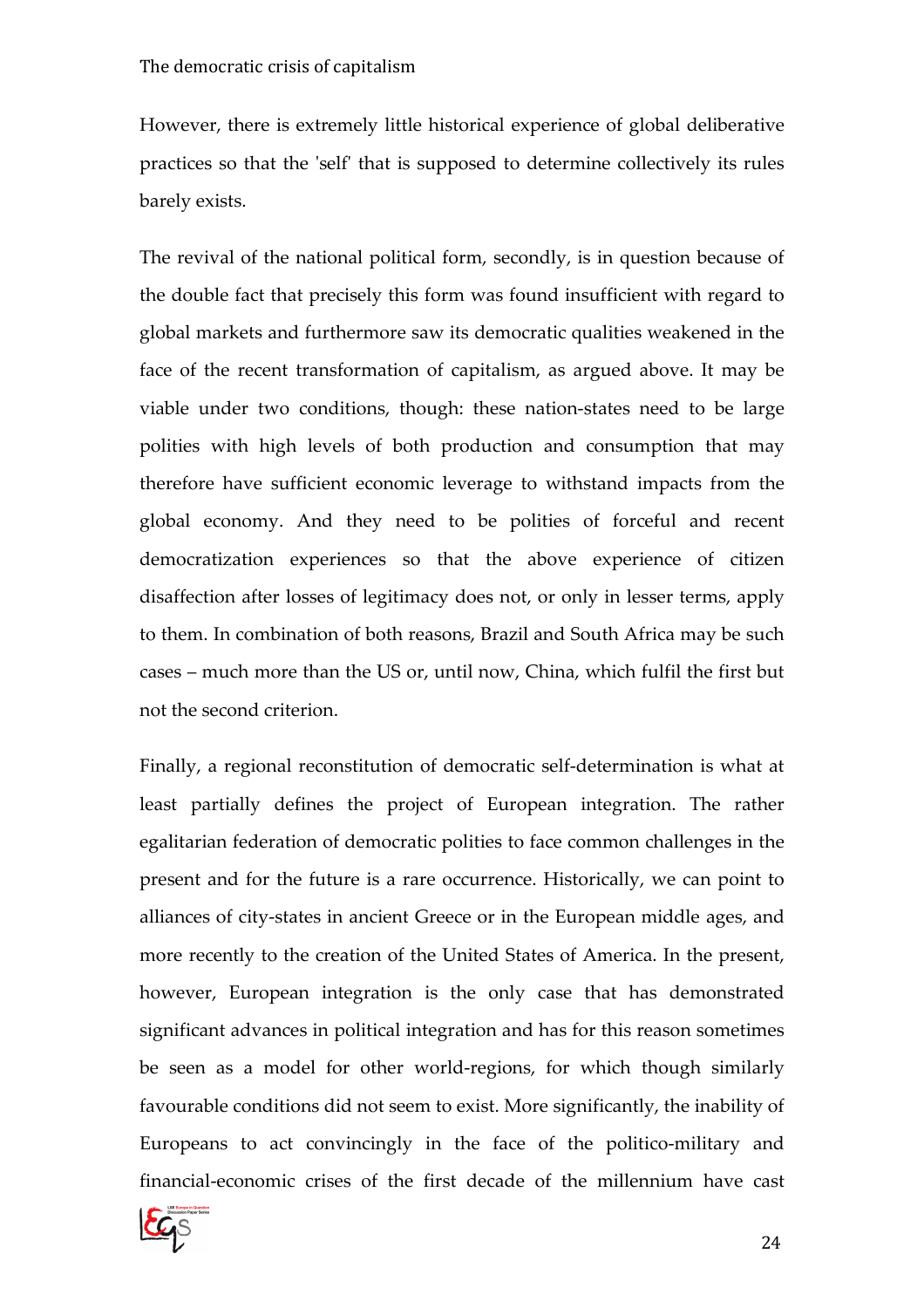doubts even about the European prospects. As a consequence, the citizen disaffection towards national politics in Europe could in general not be counteracted by a transfer of legitimacy to European Union institutions, with the temporary exception of some member countries, such as Portugal and Greece before the current crisis or to some extent Italy, and some policy areas, such as environmental policy or gender equality.

For present purposes, this sketch of possible futures in the connection between capitalism and democracy will have to suffice. The actual future will be a combination of all these elements with a considerable likelihood of rather different avenues being pursued in different parts of the world and with a general risk of continued weakening of the democratic character of our societies.

## A constitutive tension between economic and political modernity

We have started our exploration of the relation between democracy and capitalism 'symmetrically', introducing both the argument that these arrangements are naturally compatible and that they are in contradiction with each other. The experiences of the past half century seem to lean towards supporting the compatibility thesis, but we had to introduce significant concern about the quality of the kind of democracy that is compatible with capitalism. This latter step, thus, suggests that high-intensity democracy – inclusive and with high levels of deliberation and participation – does stand in a principled tension with capitalism, and maybe even with the predicament of economic modernity in general. In conclusion, we want to explore the reasons for such a concern.

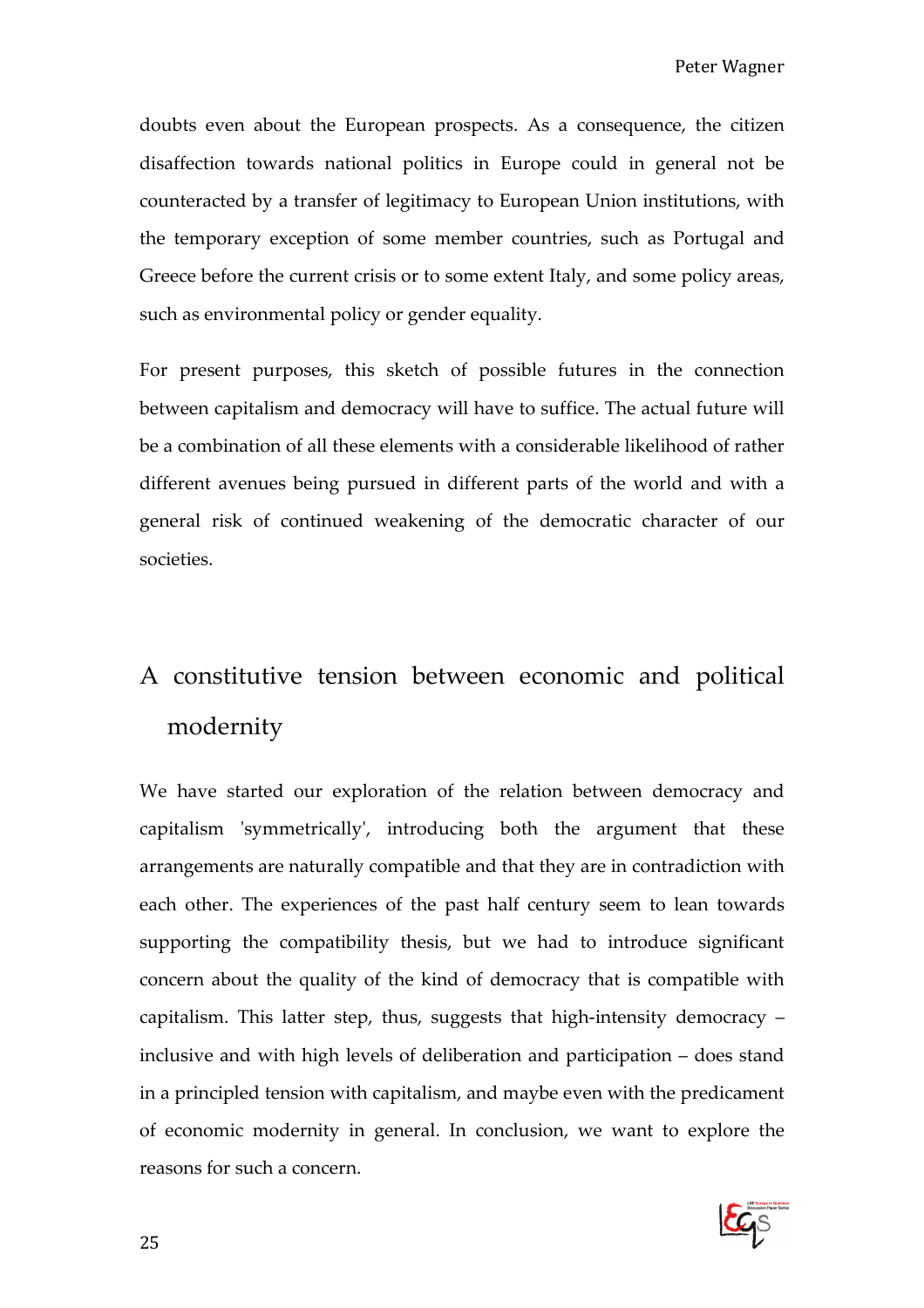Despite the loss of its model character for creating a new viable connection between capitalism and democracy, Europe remains attractive for people in many parts of the world because of the comparatively forceful combination of work opportunities and protection from violence, persecution and poverty it offers. Legal immigration into Europe, though, has been made extremely difficult – not to say: impossible – for most people in the world, while illegal immigration under often life-threatening circumstances continues in the hope for a safe future life within Europe's boundaries. Legal and illegal immigrants are currently major contributors to the European economy, mostly in low-pay and low-qualification jobs in (often personal) services, mass-production or home industry and (often seasonal) agriculture. Many of these economic Europeans do not have European citizenship and little prospect of acquiring it for themselves (with somewhat better prospects for their children). Thus, current European modernity operates with a tightly defined and rather closed concept of political membership in democracy whereas it simultaneously entertains a flexibly open understanding of economic boundaries, schematically as follows: protecting agricultural production, demanding freetrade for industrial production, and selectively admitting labour without granting political citizenship.

Such asymmetric handling of economic and political membership constitutes a tension in the modern self-understanding. It may not be entirely without possibility of justification, but it is difficult to justify (for a discussion see the chapter on 'membership' in Walzer 1983). If we consider political modernity as at least tending towards collective self-determination based on equal participation of all its members/citizens (inclusive democracy), then a plausible secondary assumption should be that such a modern polity satisfies its material needs, that is: addresses economic matters, by drawing similarly on its citizens. Such an attitude is indeed expressed when one says that

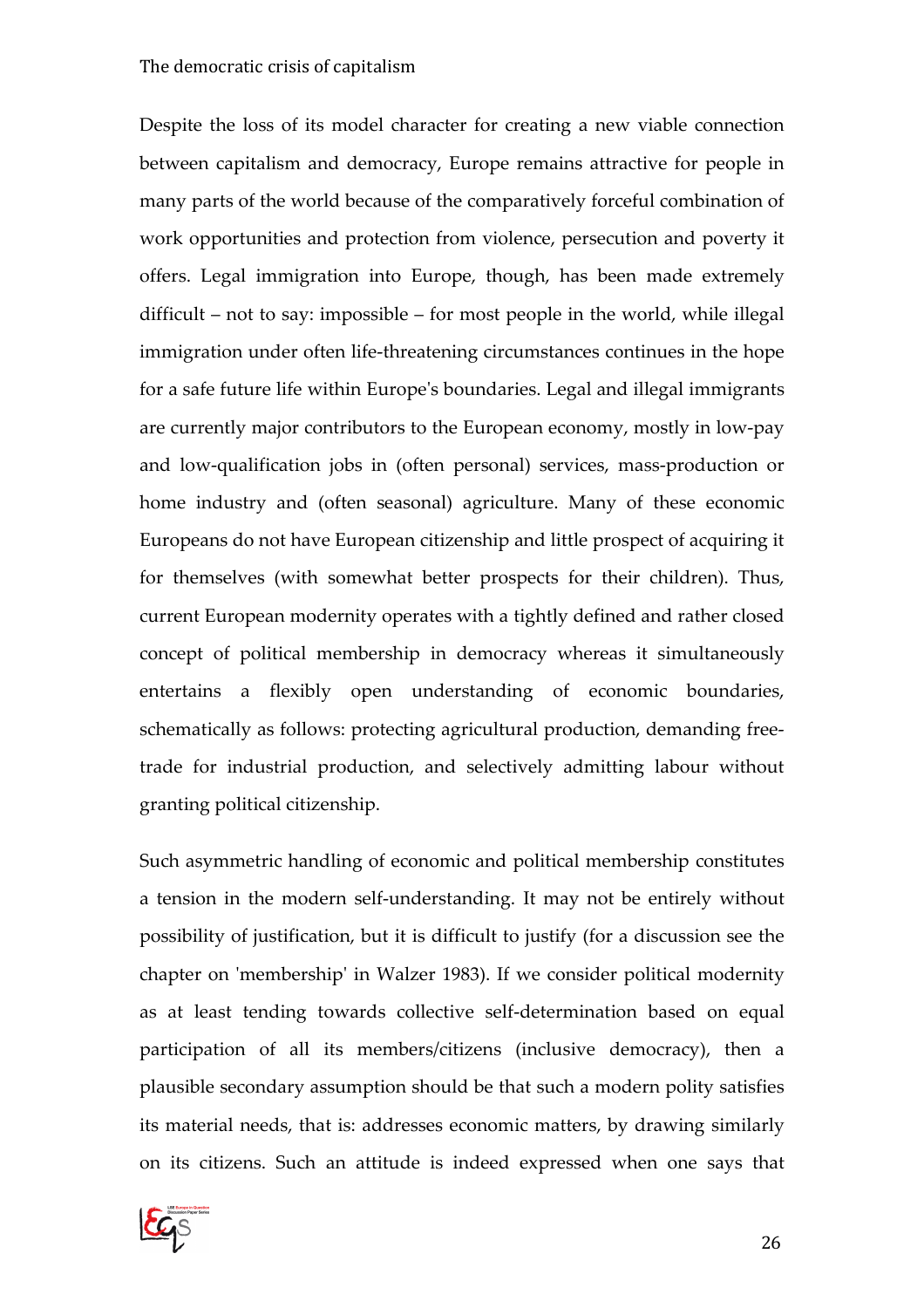modernity differs most strongly from non-modern settings by rejecting slavery, i.e. in my terms handling economic matters through non-citizens (Aldo Schiavone 1996 makes such an argument most forcefully).

If one looks at the history of the past two centuries, the centuries of the revival of the democratic commitment in the aftermath of the French Revolution, however, such doubly inclusive – political and economic – modernity was rather rare, maybe best represented by the Scandinavian countries between the 1950s (or even 1930s) and the 1980s. In most other circumstances, a significant part of the work for the satisfaction of material needs was performed by non-citizens: for much of the nineteenth century by nonenfranchised workers in Europe and slaves in the US or also Brazil; for the twentieth century by apartheid exclusion in South Africa; by colonial extraction in general; by imposing terms of trade by military or other means such as in the combination of British and then US imperial domination and free-trade ideology; and most recently (again) through large-scale immigration of people who are not and will not easily become citizens.

Such historical record seems to show that there is something we might call a constitutive problem of modernity, i.e. the inability of the most elaborate versions of political modernity to develop an inclusive/egalitarian – we may also say 'just' – way of dealing with economic matters. The democratic crisis of European capitalism, as discussed above, marks paradoxically both the assertion of demands for collective self-determination also with regard to economic matters and the exit from a form of modern polity, the inclusive democratic welfare state, that developed relatively high levels of both economic and political inclusion. To see whether this is a European event or signals a constitutive tension in modernity, we may need today to look beyond Europe. Brazil and South Africa have radically moved to inclusive and highly participative forms of democracy, but they struggle with

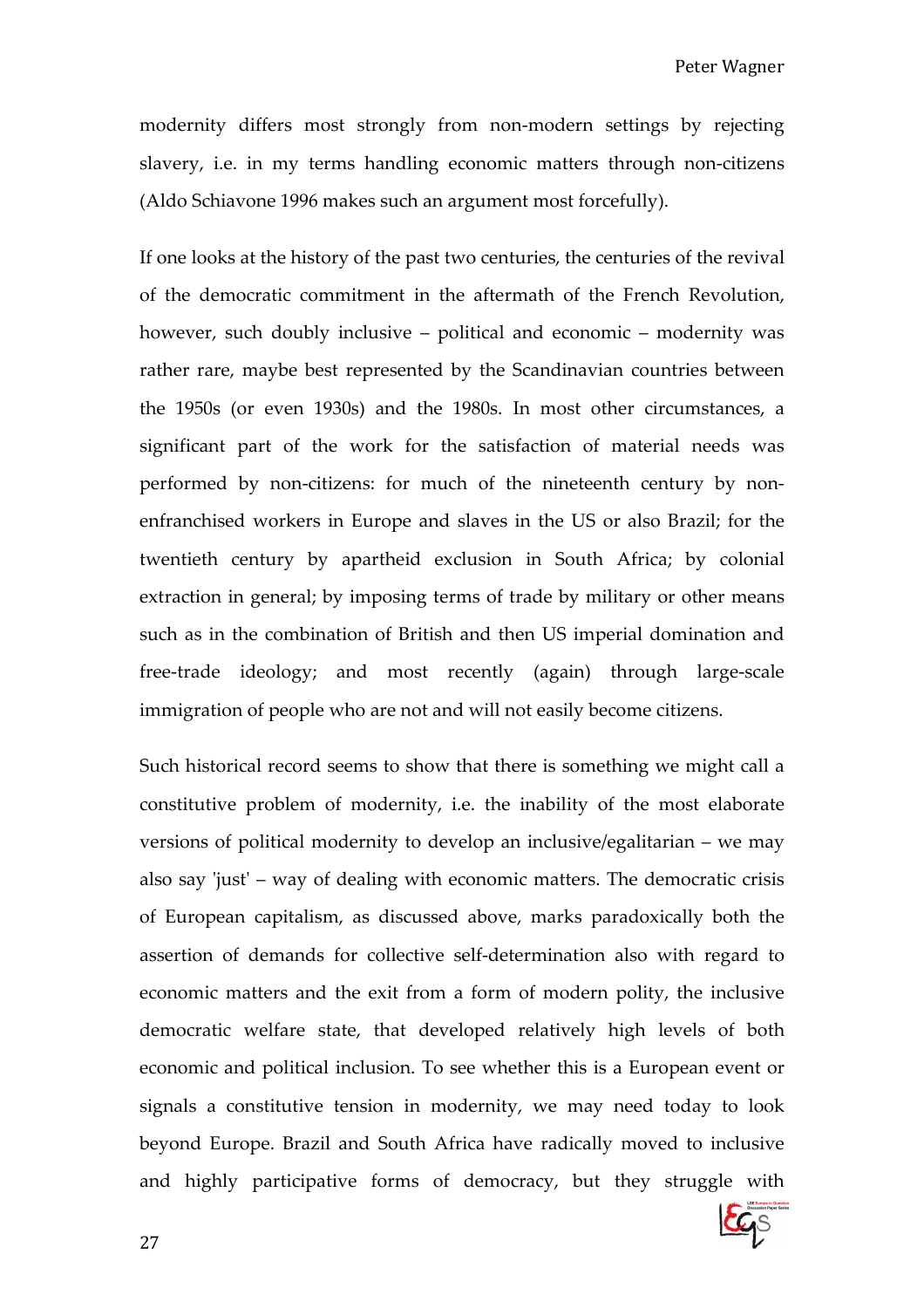elaborating an economic arrangement that is consistent with the political form, not least: that enhances economic inclusion and reduces social inequality.

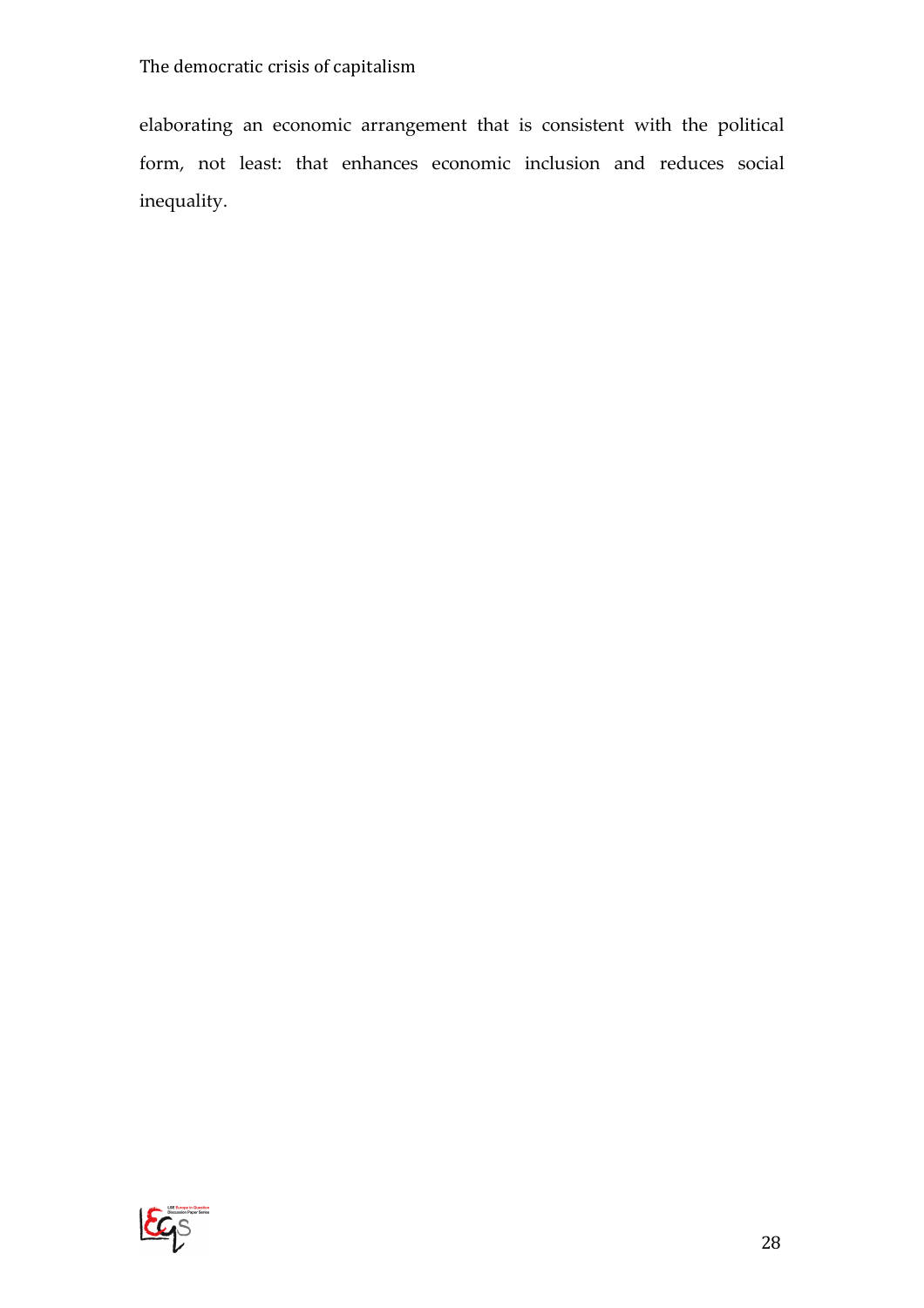### References

- Adorno, Theodor W., 'Neue wertfreie Soziologie? Aus Anlass von Karl Mannheims "Mensch und Gesellschaft im Zeitalter des Umbaus"', Gesammelte Schriften 20/1, Vermischte Schriften I, Frankfurt/M: Suhrkamp, 1986 [1937], 13-45.
- Aglietta, Michel, A theory of capitalist regulation: the US experience, London: New Left Books, 1979 [1976].
- Almond, Gabriel A., and Sidney Verba, The civic culture. Political attitudes and democracy in five nations, Princeton: Princeton University Press, 1963.
- Avritzer, Leonardo, 'Modes of democratic deliberation', in Boaventura de Sousa Santos, ed., Democratizing democracy, London: Verso 2007, 377-404.

Boltanski, Luc, De la critique, Paris: Gallimard, 2009.

Boltanski, Luc, and Eve Chiapello, Le nouvel esprit du capitalisme, Paris: Gallimard, 1999.

Castells, Manuel, The rise of the network society, Oxford: Blackwell, 1996.

- Crozier, Michel, Samuel Huntington, Joji Watanuki, The crisis of democracy. Report on the governability of democracies to the Trilateral Commission, New York: New York University Press, 1975.
- Didry, Claude, and Peter Wagner, 'La nation comme cadre de l'action économique. La Première Guerre mondiale et l'émergence d'une économie nationale en France et en Allemagne, Le travail et la nation. Histoire croisée de la France et de l'Allemagne, ed. by Bénédicte Zimmermann, Claude Didry and Peter Wagner, Paris: Editions de la Maison des Sciences de l'Homme, 1999, 29-54.
- Glyn, Andrew, and Bob Sutcliffe, British capitalism, workers and the profit squeeze, Harmondsworth: Penguin, 1972.
- Gramsci, Antonio, Prison notebooks, New York: Columbia University Press, 2011.
- Habermas, Jürgen, Legitmationsprobleme im Spätkapitalismus, Frankfurt/M: Suhrkamp, 1973.
- Hall, Peter A., and David Soskice, eds, Varieties of capitalism, Oxford: Oxford University Press, 2000.
- Hirschman, Albert, The passions and the interests, Princeton: Princeton University Press, 1977.
- Karagiannis, Nathalie, 'Democracy as a tragic regime', Critical Horizons, vol. 11, no. 1, 2010, 35- 49.
- Lijphart, Arend, The politics of accommodation. Pluralism and democracy in the Netherlands, Berkeley: University of California Press, 1975.
- Majone, Giandomenico, Regulating Europe, London: Routledge, 1996.
- Meiksins Wood, Ellen, The origin of capitalism, New York: Monthly Review Press, 1999.
- Meiksins Wood, Ellen, 'Modernity, postmodernity or capitalism?', Monthly Review, July-August 1996.

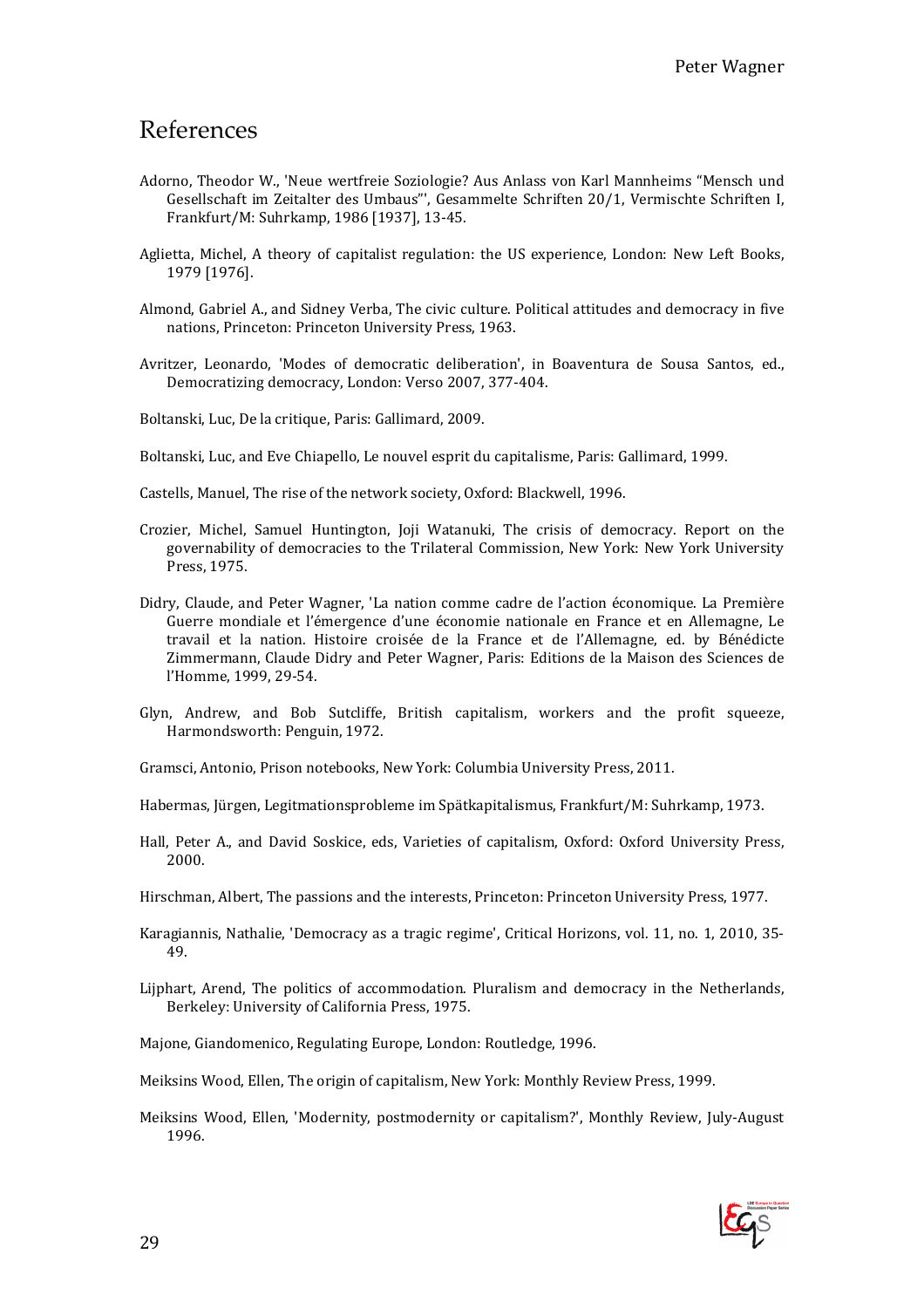- Narr, Wolfdieter, and Claus Offe, eds, Wohlfahrtsstaat und Massenloyalität, Cologne: Kiepenheuer und Witsch, 1975.
- Offe, Claus, 'Political Disaffection as an Outcome of Institutional Practices? Some Post-Tocquevillean Speculations', in André Brodocz et al., eds, Bedrohungen der Demokratie, Wiesbaden: VS, 2009, 42-60.
- Rueschemeyer, Dietrich, Evelyne Huber Stephens and John D. Stephens, Capitalist development and democracy, Chicago: University of Chicago Press, 1992.
- Scharpf, Fritz, Governing in Europe: effective and democratic? Oxford: Oxford University Press, 1999.
- Schiavone, Aldo, La storia spezzata, Rome/Bari: Laterza, 1996.
- Sewell, William H. jr., Logics of history: social theory and social transformations, Chicago: The University of Chicago Press, 2005.
- Sombart, Werner, Der Bourgeois. Zur Geistesgeschichte des modernen Wirtschaftsmenschen, Berlin: Duncker and Humblot, 1920.
- Wagner, Peter, A sociology of modernity: liberty and discipline, London: Routledge, 1994.
- Wagner, Peter, Modernity as experience and interpretation. A new sociology of modernity, Cambridge: Polity, 2008.
- Wagner, Peter, 'From interpretation to civilization and back: analyzing the trajectories of non-European modernities', European Journal of Social Theory, 14 (1) 2011.
- Wagner, Peter, Modernity: understanding the present, Cambridge: Polity, 2012.

Walzer, Michael, Spheres of justice, Oxford: Robertson, 1983.

Weber, Max, The Protestant ethic and the spirit of capitalism, London: Allen & Unwin, 1930 (German orig. 1904/5 and 1920).

Bellaterra, 8 October 2011

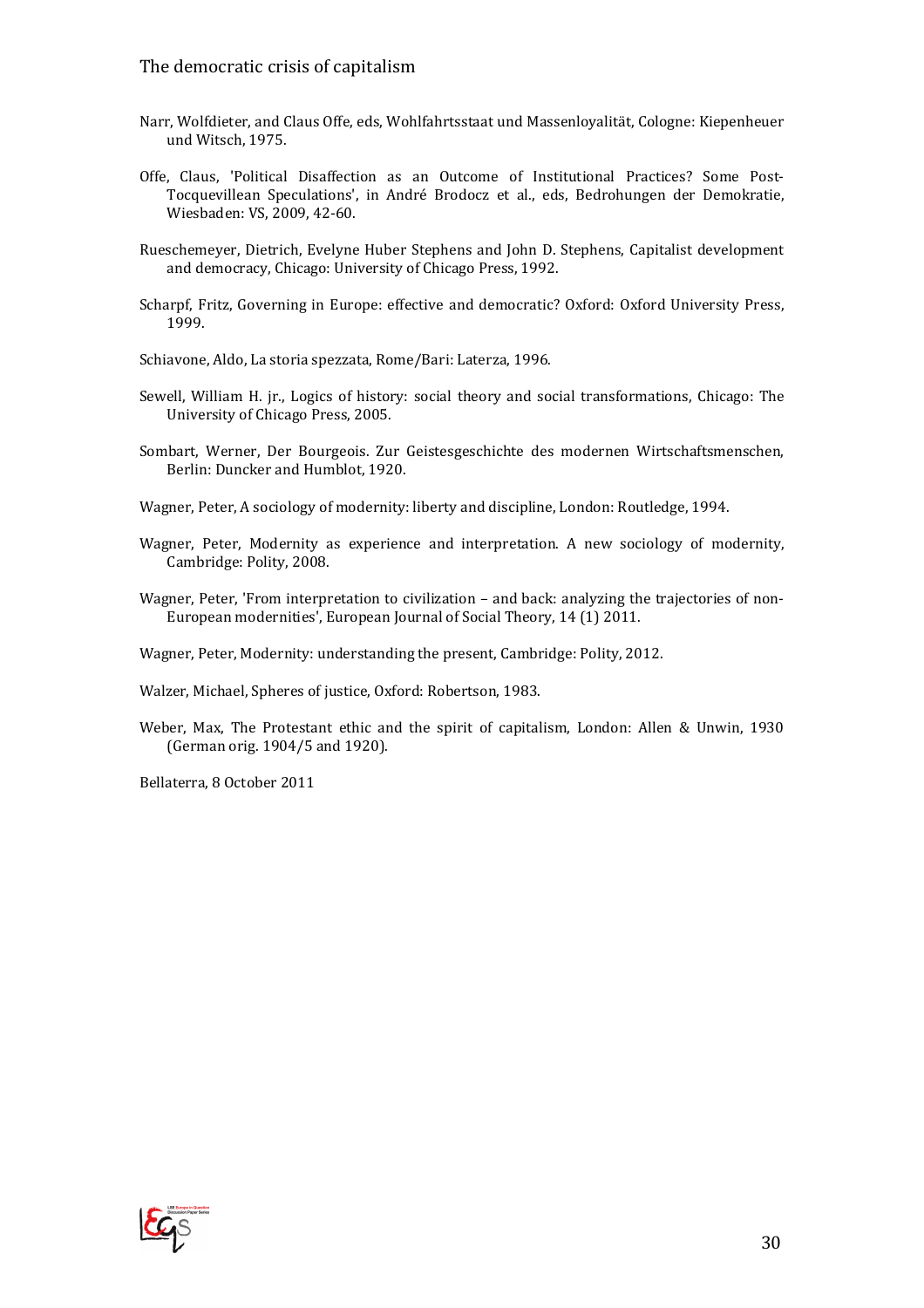### Recent LEQS papers

- **Chalmers**, Damian & **Chaves**, Mariana. 'The Reference Points of EU Judicial Politics' LEQS Paper No. 43, September 2011
- **Hassel**, Anke. 'The paradox of liberalization Understanding dualism and the recovery of the German political economy' LEQS Paper No. 42, September 2011
- **Hancké**, Bob. 'Endogenous Coordination: Multinational Companies and the Production of Collective Goods in Central and Eastern Europe' LEQS Paper No. 41, August 2011
- **Crescenzi**, Riccardo, **De Filippis**, Fabrizio & **Pierangeli**, Fabio. 'In tandem for cohesion? Synergies and conflicts between regional and agricultural policies of the European Union' LEQS Paper No. 40, July 2011
- **Somek**, Alexander. 'The Social Question in a Transnational Context' LEQS Paper No. 39, June 2011
- **Mabbett**, Deborah. 'A Rights Revolution in Europe? Regulatory and judicial approaches to nondiscrimination in insurance' LEQS Paper No. 38, May 2011
- **Karaman**, K. Kıvanç & **Pamuk**, Şevket. 'Different Paths to the Modern State in Europe: The interaction between domestic political economy and interstate competition.' LEQS Paper No. 37, May 2011
- **Scharpf**, Fritz W.. 'Monetary Union, Fiscal Crisis and the Preemption of Democracy.' Paper presented at the LEQS Annual Lecture 'Saving the Euro – at the expense of democracy in Europe?' on 12 May 2011 at the London School of Economics, LEQS Paper No. 36, May 2011
- **Zigante**, Valentina. 'Assessing Welfare Effects of the European Choice Agenda: The case of health care in the United Kingdom.' LEQS Paper No. 35, May 2011
- **Hobolth**, Mogens. 'European visa cooperation: interest politics and regional imagined communities.' LEQS Paper No. 34, May 2011
- **Monastiriotis**, Vassilis. 'Regional Growth Dynamics in Central and Eastern Europe.' LEQS Paper No. 33, April 2011
- **Johnston**, Alison. 'The Revenge of Baumol's Cost Disease?: Monetary Union and the Rise of Public Sector Wage Inflation.' LEQS Paper No. 32, March 2011
- **Glendinning**, Simon. ''Europe, for example.' LEQS Paper No. 31, March 2011
- **Winkler**, Heinrich August. 'Greatness and Limits of the West. The History of an Unfinished Project.' LEQS Paper No. 30, February 2011
- **Dani**, Marco. 'Assembling the fractured European consumer.' LEQS Paper No. 29, January 2011
- **Joerges**, Christian. 'Unity in Diversity as Europe's Vocation and Conflict's Law as Europe's Constitutional Form.' LEQS Paper No. 28, December 2010
- **Kylstad**, Ingrid. 'Turkey and the EU: A 'new' European identity in the making?' LEQS Paper No. 27, November 2010
- **Costa-i-Font**, Joan. 'Regional Single Currency Effects on Bilateral Trade with the European Union.' LEQS Paper No. 26, October 2010